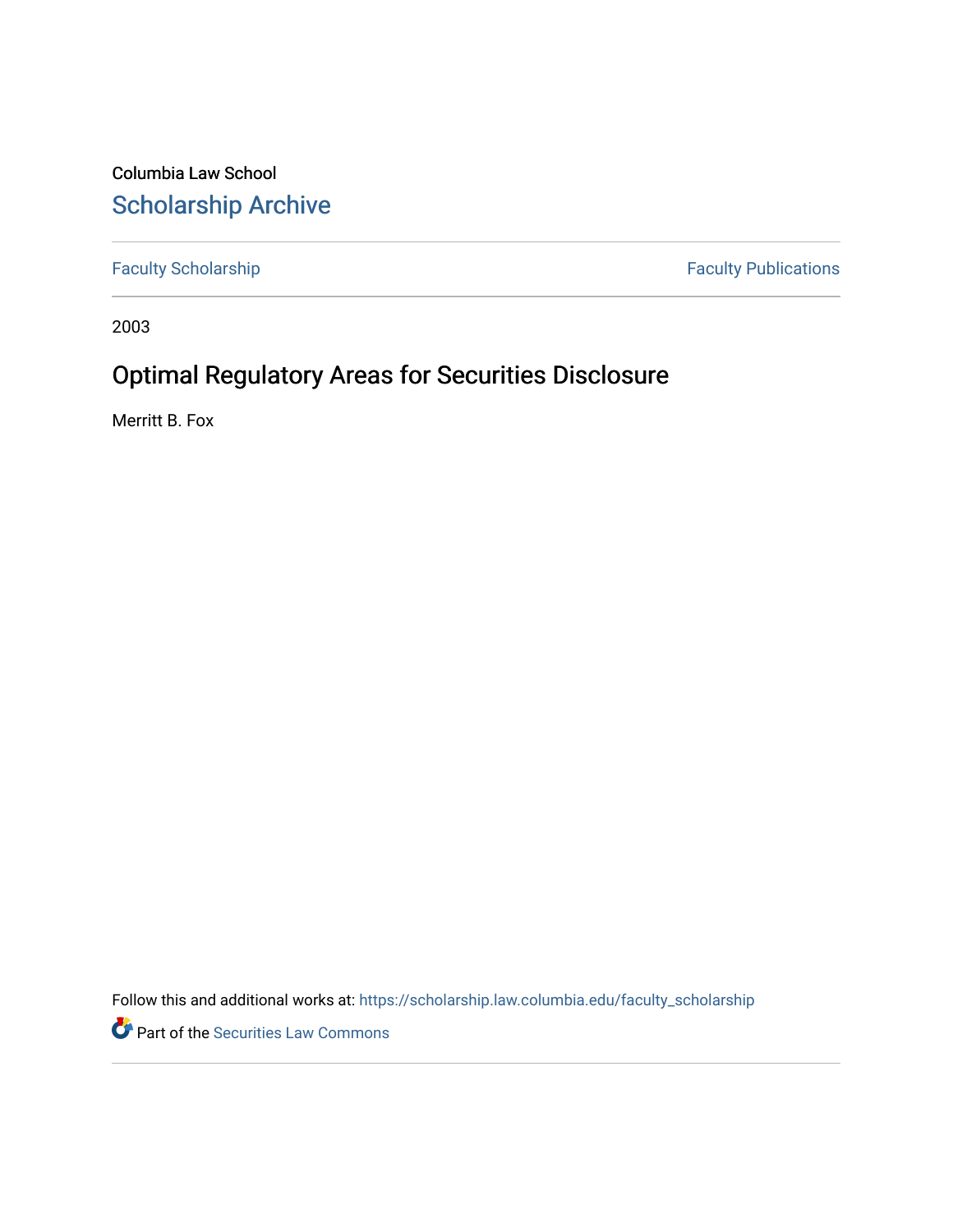# **OPTIMAL REGULATORY AREAS FOR SECURITIES DISCLOSURE**

# **MERRITT B. FOX[\\*](#page-1-0)**

# **INTRODUCTION**

The corporate governance scandals of 2003 have brought renewed focus on mandatory disclosure. One of the most fundamental questions relating to this kind of regulation is the choice of regulatory area. The United States initially faced this question in the 1930s when, after intense debate, it decided to move from an exclusively state-based system to one primarily relying on federal regulation. It is a hot issue today as well. The countries of Europe, for example, are currently deciding the extent to which the European Community, rather than its member states, should determine securities disclosure in Europe.<sup>1</sup> Canada is deciding whether to follow the path taken by Australia in the 1980s and to enlarge the role of the federal government in a system that has traditionally left disclosure regulation primarily to the provinces.<sup>2</sup> Also, advocates of issuer choice are urging the United States to reconsider its 1930s decision and to give issuers the option to choose among a reinvigorated set of state regulatory regimes.<sup>[3](#page-1-3)</sup> The issuer-choice school of thought is influencing the debates in

<span id="page-1-0"></span> <sup>\*</sup> Michael E. Patterson Professor of Law, Columbia Law School; B.A. 1968, J.D. 1976, Ph.D. (Economics) 1980, Yale University. The author wishes to thank the participants in the 2003 F. Hodge O'Neal Corporate and Securities Law Symposium at Washington University School of Law, and in particular James Casteliano, Professor Hillary Sale, and Professor Murray Weidenbaum, for their helpful comments on this Article.

<span id="page-1-1"></span> <sup>1.</sup> *See, e.g.*, COMMITTEE OF WISE MEN, FINAL REPORT OF THE COMMITTEE OF WISE MEN ON THE REGULATION OF EUROPEAN SECURITIES MARKETS (Feb. 15, 2001) (the "Lamfalussy Report"); NIAMH MOLONEY, EC SECURITIES REGULATION 29-32 (2002).

<span id="page-1-2"></span> <sup>2.</sup> *See, e.g.*, *Memorandum of Understanding Regarding the Regulation of Securities in Canada*, 17 ONTARIO SECURITIES COMMISSION BULLETIN 4401 (1994); Minister Throne, Speech at the Canadian House of Commons, House of Common Debates (Feb. 27, 1996); Jeffrey G. MacIntosh, *A National Securities Exchange for Canada?*, *in* REFORMING THE CANADIAN FINANCIAL SECTOR: CANADA IN GLOBAL PERSPECTIVE 185 (Thomas Courchene & Edwin Neave eds., 1997). An excellent review of both past reform proposals and the current state of the debate can be found in A. Douglas Harris, *A Symposium on Canadian Securities Regulation: Harmonization or Nationalization?*  (University of Toronto Capital Markets Institute, White Paper) (Oct. 2002), *at* http://www.cfie.ca/en/pdf/WhitePaper\_Oct8-02.pdf [hereinafter Harris]. Canada has periodically faced this question over the last several decades. ROYAL COMMISSION ON BANKING AND FINANCE, PORTER COMMISSION REPORT 561 (1964) (the "Porter Report"); *CANSEC: Legal and Administrative Concepts*, ONTARIO SECURITIES COMMISSION BULLETIN 61 (Nov. 1967), *cited in* Harris, *supra*, at 12 n.18.

<span id="page-1-3"></span> <sup>3.</sup> Stephen J. Choi & Andrew T. Guzman, *Portable Reciprocity: Rethinking the International Reach of Securities Regulation*, 71 S. CAL. L. REV. 903 (1998) [hereinafter Choi & Guzman]; Roberta Romano, *Empowering Investors: A Market Approach to Securities Regulation*, 107 YALE L.J. 2359 (1998) [hereinafter *Empowering Investors*]; Roberta Romano, *The Need for Competition in International Securities Regulation*, 2 THEORETICAL INQUIRIES IN L. 387 (2001) [hereinafter *Need for Competition*].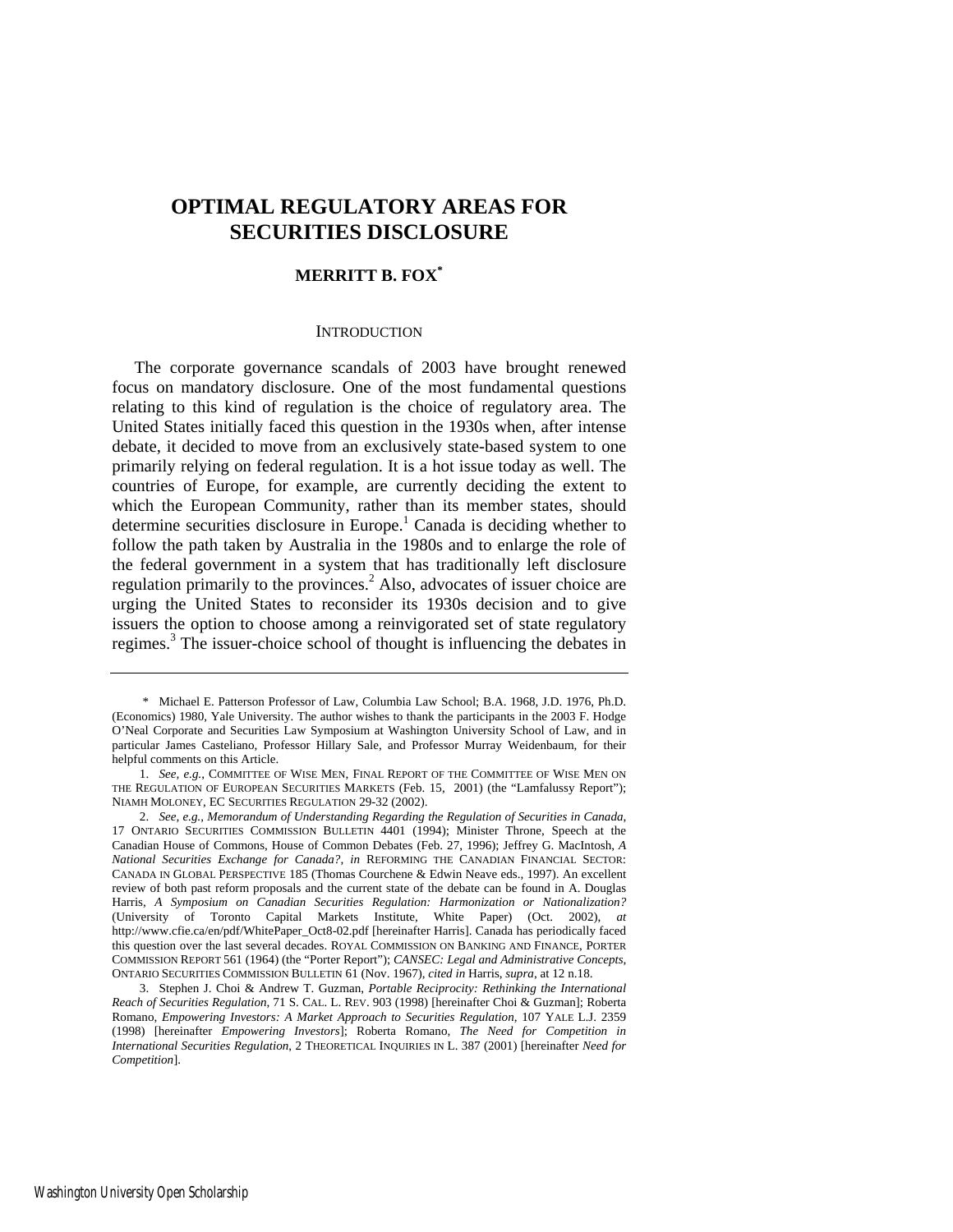Europe and Canada as well.<sup>[4](#page-2-0)</sup> Finally, other advocates are pushing for a move in the opposite direction, arguing that standards for issuer disclosure should be set at a global level. $5$ 

This Article constructs an economic-efficiency based theory of optimal regulatory areas for securities disclosure. While larger political and constitutional considerations unrelated to efficiency will inevitably also play a role in the resolution of the debates recounted above, efficiency considerations are important because they go to the capacity of capital markets to promote the generation of real wealth. The theory developed here can help identify the efficiency-related tradeoffs involved in choosing one level of government versus another and the information that is needed to choose intelligently.

The optimal structure of disclosure regulation over the world's issuers is determined by the answers to two questions: (1) With respect to any point on earth, what level of government, out of all the levels that have control over the point, should be the one regulating disclosure? (2) Among all the units of government identified by the answer to the first question as the ones that should be engaging in disclosure regulation, which one or ones should regulate any given issuer?

Because all governmental units existing in the world today have a territorial base, answering the first question—the level of government to regulate securities disclosure—involves dividing the globe territorially, either more or less finely. What distinguishes one governmental unit from

<span id="page-2-1"></span><span id="page-2-0"></span> <sup>4.</sup> *See, e.g.*, Harris, *supra* note 2, at 84-86.

 <sup>5.</sup> *See, e.g.*, Uri Geiger, *The Case for the Harmonization of Securities Disclosure Rules in the Global Market*, 1997 COLUM. BUS. L. REV. 241 (1997); Marc I. Steinberg & Lee E. Michaels, *Disclosure in Global Securities Offerings: Analysis of Jurisdictional Approaches, Commonality and Reciprocity*, 20 MICH. J. INT'L. L. 207, 261-65 (1999) [hereinafter Steinberg & Michaels] (the world's countries, by self selection, would be divided into three groups—developed market, semi-developed market, and emerging market—and each group would work out uniform disclosure rules for its countries' issuers that would permit the sale and trade of their securities anywhere within the group). The International Organization of Securities Commissions ("IOSCO"), a worldwide organization of countries that provides a forum for meetings of the securities regulators of member states, initially undertook a straddle in which it urged countries either to adopt uniform rules (international uniformity) or reciprocity (essentially the issuer nationality approach). INTERNATIONAL EQUITY OFFERS, REPORT OF THE TECHNICAL COMMITTEE OF IOSCO 75 (Sept. 1989) [hereinafter TECHNICAL COMMITTEE REPORT]. IOSCO, in cooperation with the International Accounting Standards Committee (the "IASC"), is now seeking to develop a recommended set of international accounting standards and has developed a set of non-financial disclosure standards that could be used in a single uniform disclosure document for cross-border offerings. Thus, IOSCO has tilted toward international uniformity as the preferred result. *See* TECHNICAL COMMITTEE REPORT, *supra*. *See also* Michel V. Hurley, *International and Debt and Equity Markets: U.S. Participation in the Globalization Trend*, 8 EMORY INT'L. L. REV. 701, 733 (1994); Steinberg & Michaels, *supra*, at 241, 243-46; Roberta S. Karmel, *The IOSCO Venice Conference*, NEW YORK L.J., Oct. 19, 1989, at 3.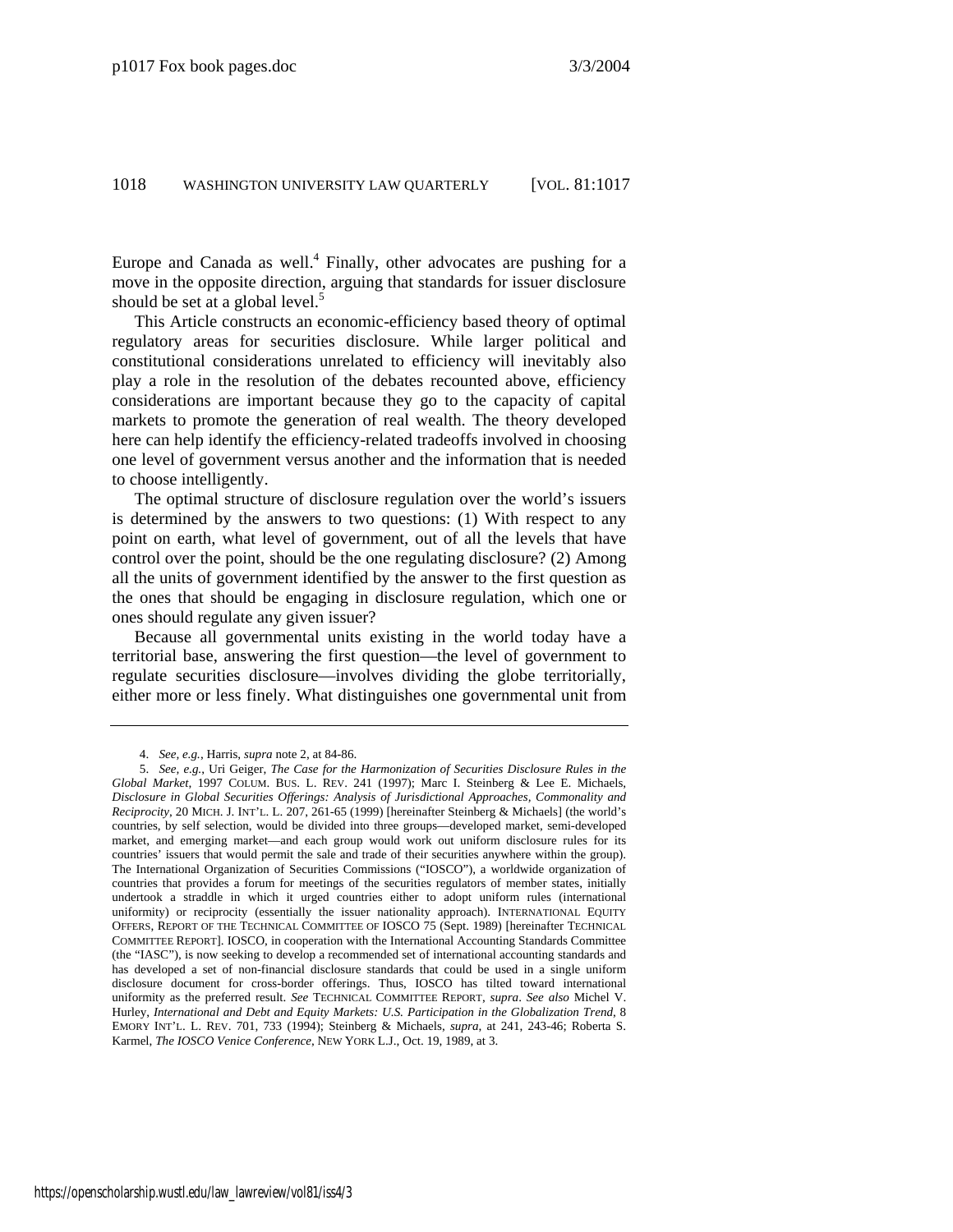another is the territory associated with it. Thus, the answer to the second question—which governmental unit or units at the chosen level regulates any given issuer—is going to depend on the issuer's ties to the chosen unit's territory. Potentially relevant territorial ties include: where the issuer is located ("issuer location"), where its securities are being offered or traded ("transaction location"), and where the purchasers or traders of the issuer's shares reside ("investor location"). Alternatively, as the issuer choice proposals suggest, the determination of which governmental unit regulates an issuer could be made to depend solely on the issuer's own consent.

In prior writing, I have taken the answer to the first question—the level of government—as given. I have instead primarily focused on the second question—what kind of a tie an issuer needs to have to a territory to justify regulation of the issuer's disclosure by the government associated with the territory.[6](#page-3-0) For example, I have assumed that for the United States, the proper level of government to be regulating securities disclosure is the one governing the territory of the nation as a whole. Given this assumption, I concluded that issuer location—the place where an issuer has its economic center of gravity as a firm—should be the territorial tie that triggers application of the U.S. regime to an issuer.<sup>[7](#page-3-1)</sup> Thus, the U.S. government should regulate the disclosure of all issuers located in the United States, and no others, except those who consent to U.S. regulation. The place or places where an issuer's securities are being offered or traded, and the place or places where the purchasers or traders in the issuers' shares reside, should, in my view, be irrelevant.

In contrast, the primary focus of this Article is the proper level of government needed to regulate securities disclosure in a world with a high degree of international capital mobility. Part I briefly reviews the role of issuer disclosure in promoting economic efficiency and demonstrates that each issuer has a socially optimal level of disclosure. Part II identifies a regulatory structure for disclosure by the world's issuers as having two

<span id="page-3-0"></span> <sup>6.</sup> *See* Merritt B. Fox, *Securities Disclosure in a Globalizing Market: Who Should Regulate Whom*, 95 MICH. L. REV. 2498 (1997) [hereinafter *Disclosure in a Globalizing Market*]; Merritt B. Fox, *The Political Economy of Statutory Reach: U.S. Disclosure Rules in a Globalizing Market for Securities*, 97 MICH. L. REV. 696 (1998) [hereinafter *Political Economy*]; Merritt B. Fox, *Retaining Mandatory Securities Disclosure: Why Issuer Choice is Not Investor Empowerment*, 85 VA. L. REV. 1335 (1999) [hereinafter *Retaining Mandatory Disclosure*]; Merritt B. Fox, *The Securities Globalization Disclosure Debate*, 78 WASH. U. L.Q. 567 (2000) [hereinafter *Disclosure Debate*]; Merritt B. Fox, *The Issuer Choice Debate*, 2 THEORETICAL INQUIRIES IN L. 563 (2001) [hereinafter *Issuer Choice Debate*].

<span id="page-3-1"></span> <sup>7.</sup> *Political Economy*, *supra* note 6, at 730-57.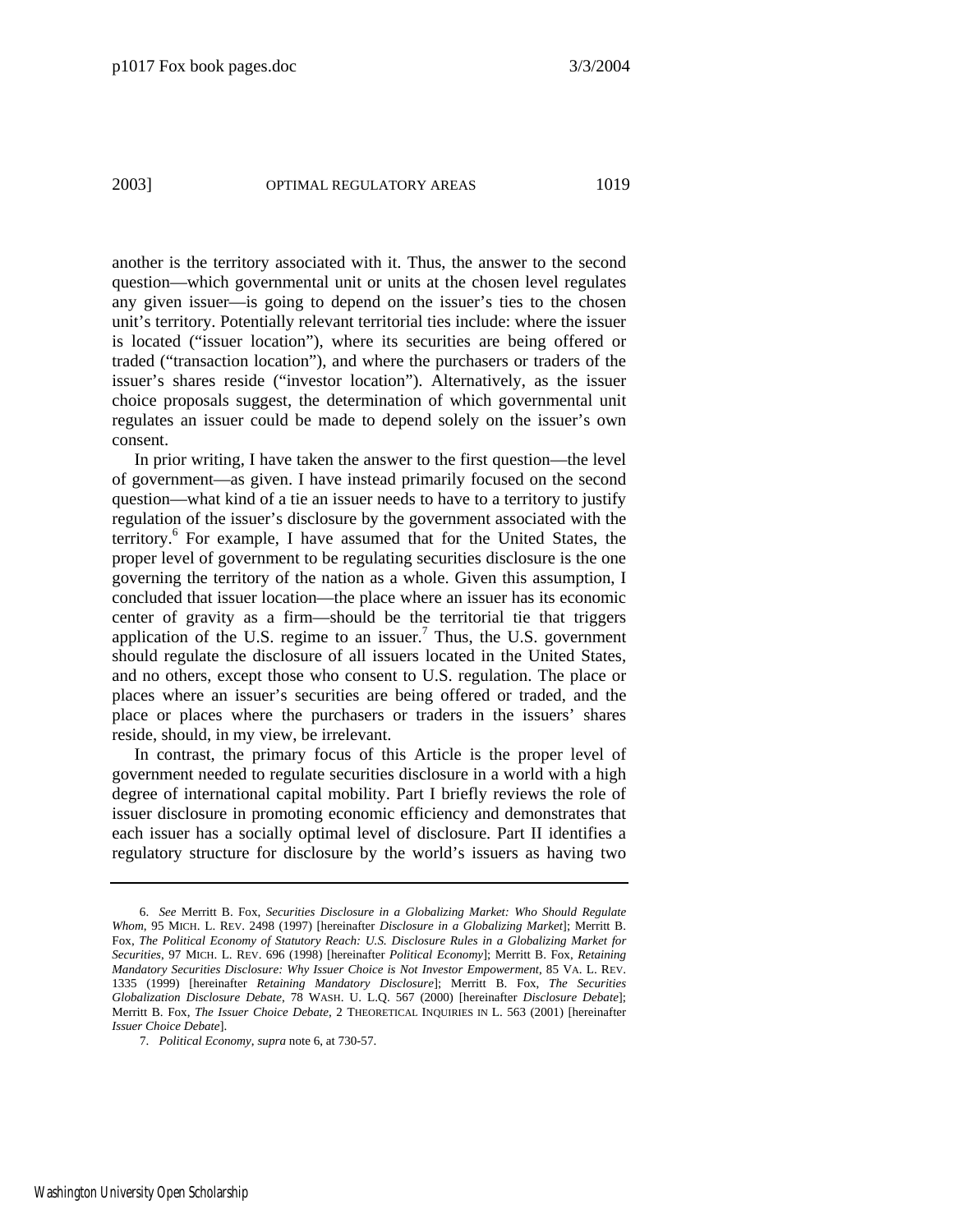components: a division of the world into a set of areas and a rule of territorial tie that assigns issuers to these different areas for regulation by their respective governmental units. I suggest that the optimal world regulatory structure is the one that pairs issuers and governmental units in such a way that for each issuer, the persons who would ultimately benefit from the issuer being well regulated have residences that are, to the greatest extent possible, concentrated within the area of the regulating governmental unit.

Part III considers an ideal world conforming to assumptions that permit its division into geographic areas where there is very little economic integration across territorial lines *except* portfolio investment capital flows. I show that this division of the world, combined with an issuer location rule of territorial tie, results in an optimal regulatory structure. Use of an investor location or transaction location rule of territorial tie is shown to result in regulatory structures less conducive to efficiency, as is also the case with issuer choice.

Part IV considers the implications of the real-world breakdown in the assumptions relating to each area that are used to construct Part III's ideal world. Part III's ideal world is built upon two sets of assumptions. One set is that most trade occurs within the area, that labor and entrepreneurs have low mobility across territorial lines, and that all issuers operating within the area have their economic centers of gravity there. The second set is that the governmental unit associated with the area is responsive to the needs of its residents and capable of effective application and enforcement of its rules and that all issuers within the area have the same optimal level of disclosure. Taking the political subdivisions present in the real world, the first set of assumptions could only be met perfectly if the world is a single large regulatory area. The second set of assumptions could only be met, even approximately, if much smaller regulatory areas were employed. The discussion helps identify where the optimal point of tradeoff is between the advantages of larger sized areas and the advantages of smaller sized areas under various circumstances prevailing in different parts of the world. The breakdown in assumptions is shown not to resurrect the case for using investor location or transaction location as the rule for territorial tie or the case for adopting issuer choice.

Part V concludes the Article by sketching how the overall analysis can be applied to current debates. It suggests that the United States should maintain its nationally based system of regulation and that Canada should move from a provincially based system to a nationally based one. It finds that, for the European Community, the choice between Community-level disclosure regulation and national regulation is a close one. Considerable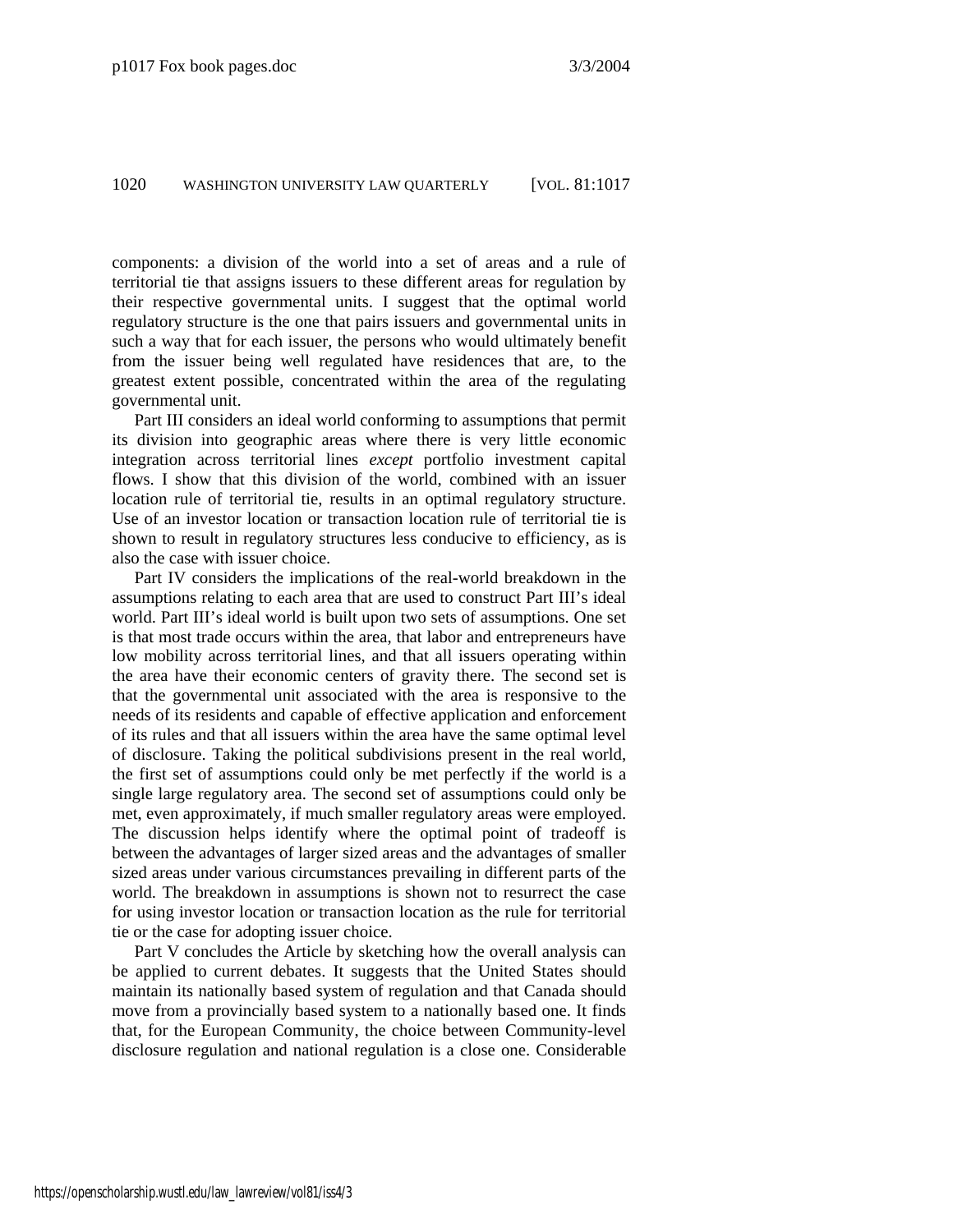problems are found with proposals for regulation by some kind of global disclosure authority.

#### I. ISSUER DISCLOSURE AND ECONOMIC EFFICIENCY

The purpose of this Article is to construct an economic-efficiencybased theory of optimal regulatory areas for issuer disclosure. The necessary starting point is an efficiency analysis of issuer disclosure in general. This analysis arises from the observation that disclosure has both social benefits and social costs.<sup>[8](#page-5-0)</sup>

# *A. Social Benefits and Social Costs of Disclosure*

#### *1. Benefits*

An act of disclosure by an issuer produces social benefits by improving how proposed new investment projects in the real economy are selected for implementation and how existing projects are operated.

#### *a. Benefits from Effects on Issuer's Own Behavior*

Consider first the social benefits derived from an act of disclosure's effects on the issuer's *own* behavior. The disclosure produces these benefits directly when the issuer contemplates implementing a new project by means of a new offering of stock. Because of the disclosure-induced increase in the accuracy of the price at which the shares will be sold, the firm's cost of capital is brought more in line with the social cost of investing society's scarce savings in the contemplated project, which increases the chances that the issuer will implement socially worthwhile projects and avoid socially unworthwhile projects.<sup>[9](#page-5-1)</sup> The disclosure produces benefits through a second route as well, unrelated to whether the issuer is offering new shares, by increasing the effectiveness of several of the devices that limit the extent to which managers of a public corporation place their own interests above those of their shareholders. Additional disclosure assists in the effective exercise of the shareholder franchise and

<span id="page-5-0"></span> <sup>8.</sup> I have analyzed this question in more detail elsewhere. *See Disclosure in a Globalizing Market*, *supra* note 6, at 2544-50. *See also* Marcel Kahan, *Securities Laws and the Social Cost of "Inaccurate" Stock Prices*, 41 DUKE L.J. 977 (1992); Paul G. Mahoney, *Mandatory Disclosure as a Solution to Agency Problems*, 62 U. CHI. L. REV. 1047 (1995).

<span id="page-5-1"></span> <sup>9.</sup> *See Retaining Mandatory Disclosure*, *supra* note 6, at 1358-63.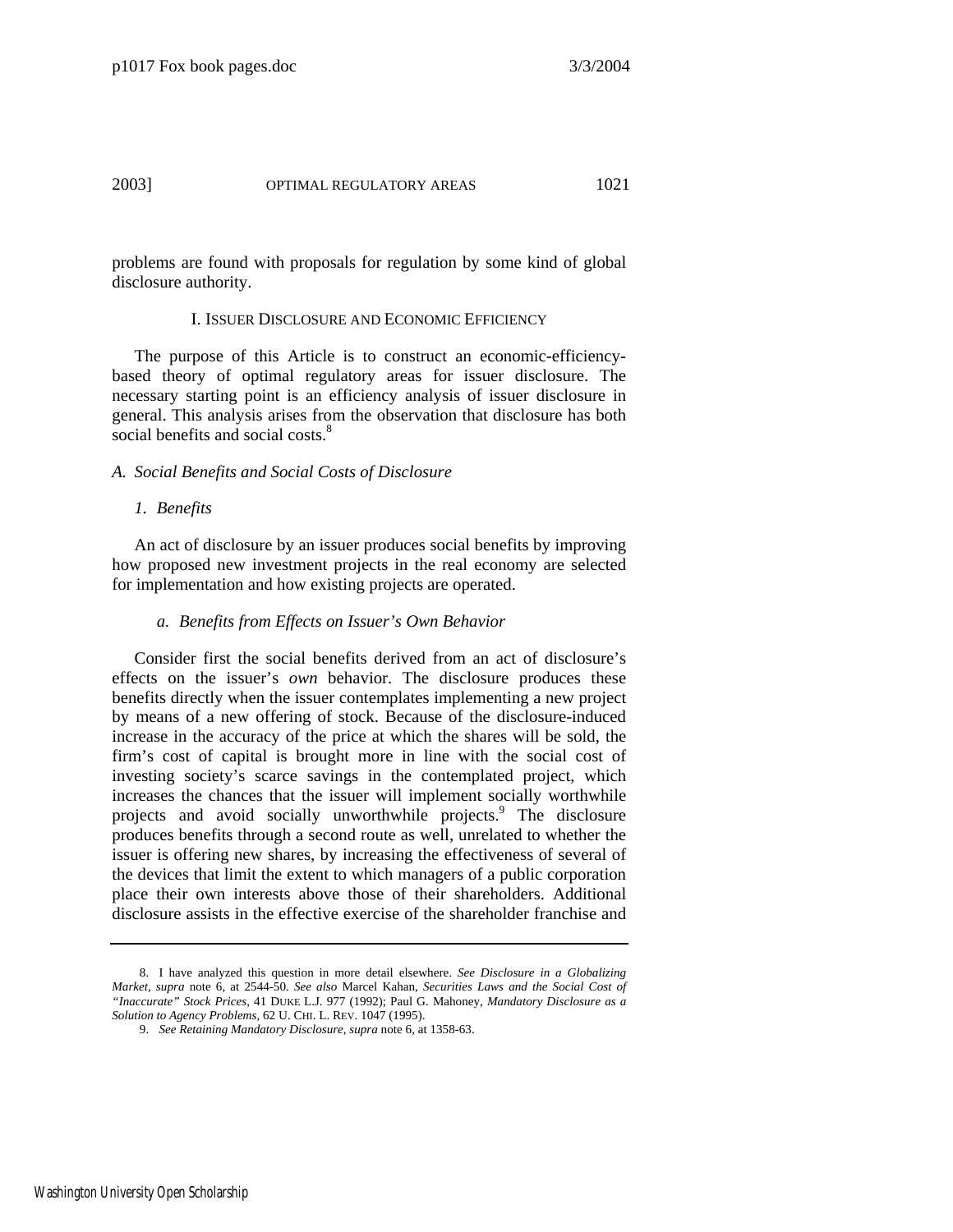in shareholder enforcement of management's fiduciary duties.<sup>10</sup> It also increases the threat of hostile takeover when managers engage in nonshare-value-maximizing behavior. It does so both by making a takeover less risky for potential acquirers and by reducing the chance that a valueenhancing acquisition will be deterred because the target has an inaccurately high share price. Finally, by reducing the risk associated with holding an issuer's stock in a less than fully diversified portfolio, additional disclosure increases the use of share-price-based management compensation, which also helps align the interests of managers and shareholders. $^{11}$ 

#### *b. Benefits from Effects on Behavior of Others*

Consider second how an issuer's disclosure produces additional social benefits derived from its effects on the behavior of *other* issuers. Information about one issuer helps investors understand better the prospects and operations of other issuers as well, particularly the issuer's competitors, major suppliers, and customers. As a result, capital allocation and managerial agency cost reduction are improved for these other issuers as well through the same mechanisms described just above.

# *c. Social Benefits Exceed Private Benefits*

A plausible story can be told concerning how the benefits arising from the effects of the disclosure on the issuer's own activities are captured by the issuer through a higher sale price when, at the time of the primary market sale of its shares, it makes a commitment to provide such information on an ongoing basis.<sup>12</sup> The issuer will not, however, be able to capture the benefits arising from the effects of the disclosure on the behavior of other issuers because the prospect of such benefits will not make the disclosing issuer's shares any more attractive in the market. Thus, the private benefits from an act of disclosure will be less than the social benefits.

<span id="page-6-0"></span> <sup>10.</sup> *See* Merritt B. Fox, *Required Disclosure and Corporate Governance*, *in* COMPARATIVE CORPORATE GOVERNANCE: THE STATE OF THE ART AND EMERGING RESEARCH 701-718 (Klaus I. Hopt et al. eds., 1998).

<span id="page-6-1"></span> <sup>11.</sup> *See Disclosure in a Globalizing Market*, *supra* note 6, at 2548-50.

<span id="page-6-2"></span> <sup>12.</sup> *See Retaining Mandatory Disclosure*, *supra* note 6, at 1365.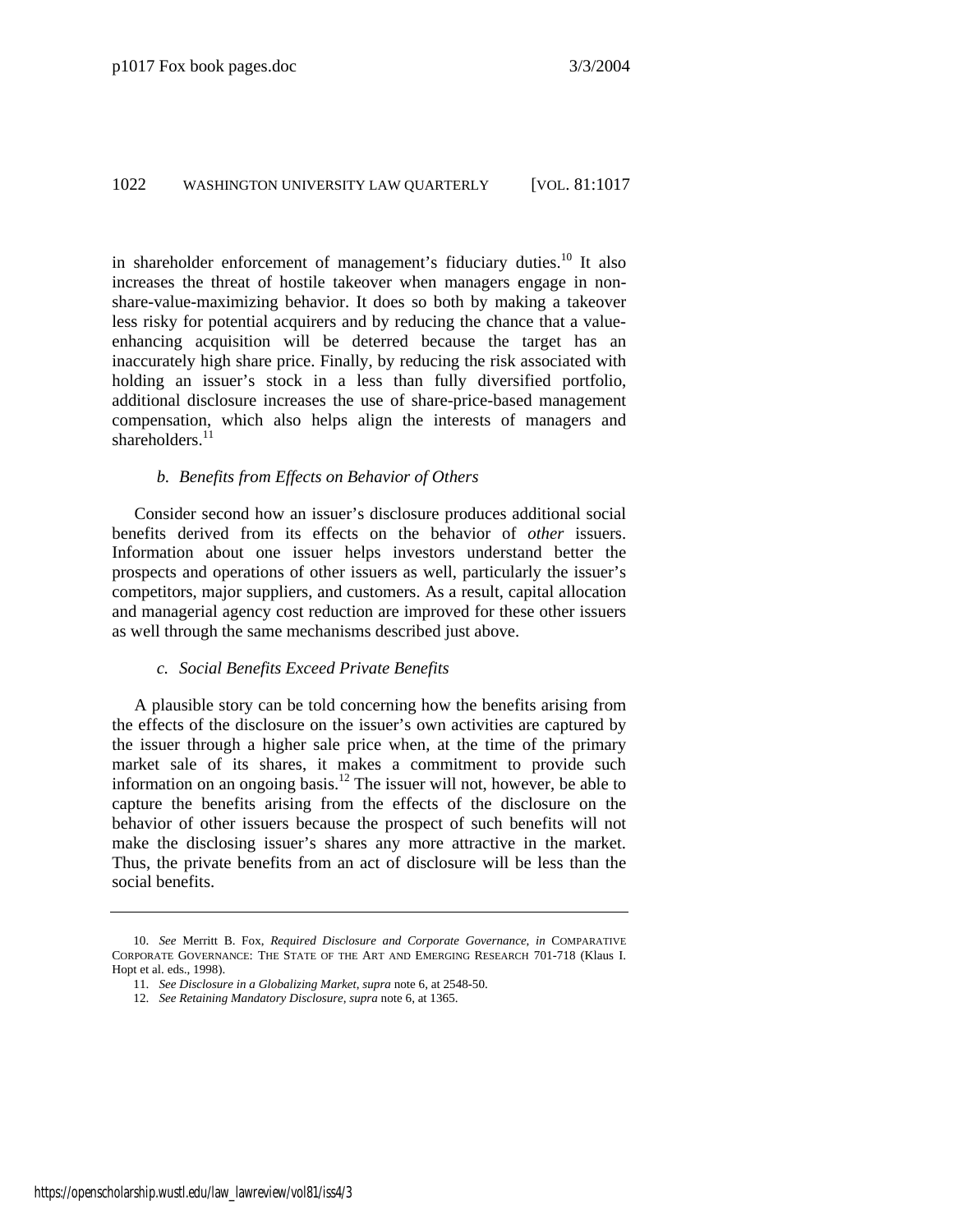#### *2. Costs*

An act of disclosure entails costs as well. An individual issuer's disclosure involves two different kinds of costs, "operational" costs and "interfirm" costs. Operational costs are the out-of-pocket expenses and the diversions of management and staff time that issuers incur to provide the information. Interfirm costs arise from the fact that the information provided can put the issuer at a disadvantage relative to its competitors (by allowing them to compete more effectively) and to its major suppliers and major customers (by allowing them to bargain more effectively). The operational costs are the social costs of the issuer's act of disclosure: they are costs both to the individual firm and to society as a whole. The interfirm costs are costs only to the individual firm. They are not social costs because the interfirm disadvantages to the issuer from the disclosure are counterbalanced by the advantages the disclosure confers on the other firms. Thus, at all levels of disclosure, an issuer's private marginal costs will exceed its social marginal cost by an amount equal to these interfirm  $costs.<sup>13</sup>$ 

#### *B. An Issuer's Socially Optimal Level of Disclosure*

As a result of these benefits and costs, an issuer's level of disclosure affects the real returns generated by both it and other issuers. An issuer's socially optimal level of disclosure is the level at which the marginal social benefits just equal the marginal social costs.

Issuers will not disclose at their optimal levels if we rely on market forces alone. Under such a regime, an issuer's private benefits from disclosure will be less than its social benefits, and its private costs from disclosure will be greater than its social costs. Thus, each issuer will choose to disclose at a level below its social optimum.<sup>14</sup> This market failure constitutes the key efficiency-based rationale for regulating issuer disclosure.[15](#page-7-2) 

<span id="page-7-0"></span> <sup>13.</sup> I have considered this point in more detail elsewhere. *See* Fox, *Disclosure in a Globalizing Market*, *supra* note 6, at 2537-39. *See also* Lucian A. Bebchuk, *Federalism and the Corporation: The Desirable Limits on State Competition in Corporate Law*, 105 HARV. L. REV. 1435, 1490-91 (1992); John C. Coffee, Jr., *Market Failure and the Economic Case for a Mandatory Disclosure System*, 70 VA. L. REV. 717, 721-23 (1984); Edmund W. Kitch, *The Theory and Practice of Securities Disclosure*, 61 BROOK. L. REV. 763 (1995); Frank H. Easterbrook & Daniel R. Fischel, *Mandatory Disclosure and the Protection of Investors*, 70 VA. L. REV. 669, 672-73 (1984).

<span id="page-7-1"></span> <sup>14.</sup> The analysis shows this conclusion to be true even if the issuer's managers completely identify with existing shareholders and seek to maximize share value.

<span id="page-7-2"></span> <sup>15.</sup> It is, of course, possible that because of governmental failure, the cure would be worse than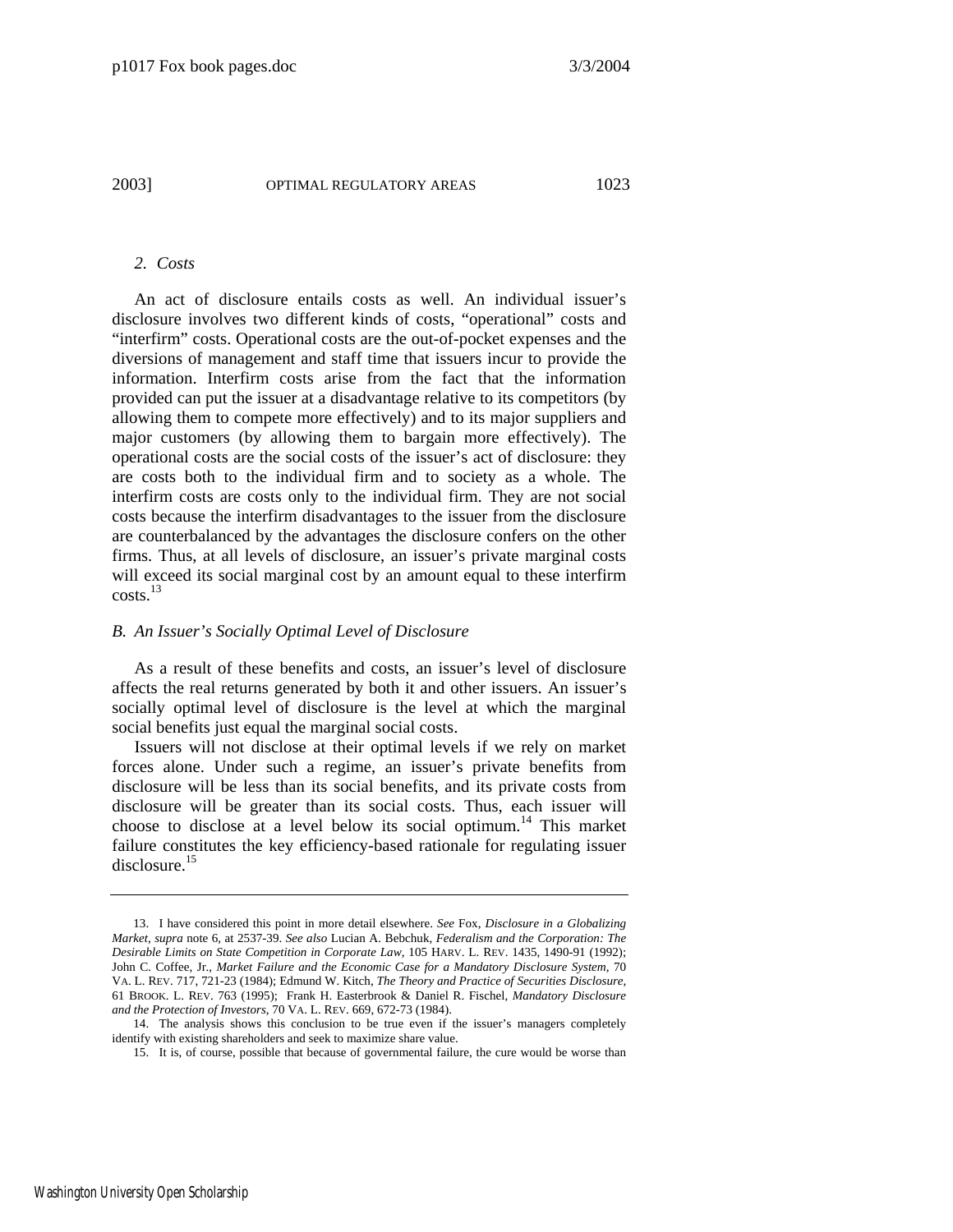# II. THE APPROACH TO DETERMINING OPTIMAL REGULATORY AREAS

A regulatory structure for disclosure by the world's issuers can be identified in terms of two components: a division of the world into a set of areas and a rule of territorial tie for assigning issuers to these different areas for regulation by their respective governmental units. Global economic welfare is maximized when each of the world's issuers discloses at its socially optimal level. The goal therefore is a global regulatory structure in which each such issuer would be prompted to disclose as close as is cost effectively possible to its socially optimal level. Assume for now that governmental units are responsive to the needs of their residents. The regulatory structure that is likely to come closest to the goal is therefore one that pairs issuers and governmental units in such a way that for each issuer, the persons who would ultimately benefit from the issuer being well regulated—*i.e.*, the persons who would be the ultimate beneficiaries of the greater real economic returns resulting from the issuer disclosing at its optimal level—have residences that are to the greatest extent possible concentrated within the regulating governmental unit's area.

Each of the world's governmental units has associated with it a certain portion of the world's territory. Thus, any particular global regulatory structure implies a particular set of regulatory areas. The optimal set of regulatory areas is the one that corresponds to the best global regulatory structure.

#### III. OPTIMAL REGULATORY AREAS—THE IDEAL CASE

#### *A. The Starting Point*

It is easiest to see what each member of the optimal set of regulatory areas would look like by first considering an ideal case not found in the real world. This ideal case involves a division of the world into geographic areas where there is very little economic integration across territorial lines *except* in portfolio investment capital flows. More specifically, five assumptions apply to each regulatory area in this ideal case:

1. Trade in goods and services with persons outside the area is a small percentage of the area's gross domestic product ("GDP").

the disease, *i.e.*, that governmental regulation would result in issuers disclosing at levels further from what is optimal than would reliance on market forces alone. This possibility does not eliminate the need to determine the optimal regulatory areas for securities disclosure. With respect to each of the world's issuers, we still need to determine what governmental unit should make the determination that governmental failure would exceed market failure.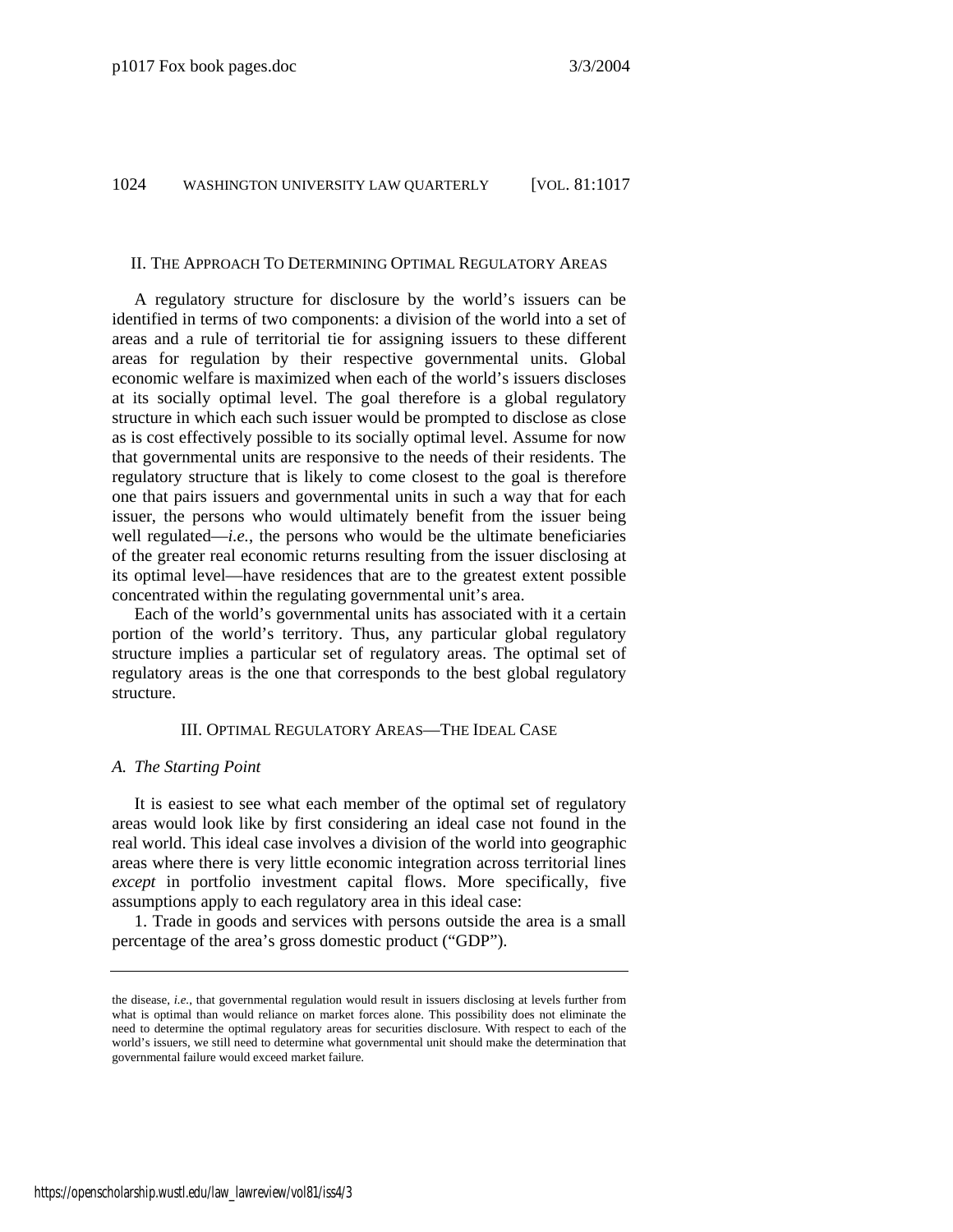2. Labor and entrepreneurs residing within the area have little mobility across the lines separating this area from the rest of the world.

3. The governmental unit associated with the area is responsive to the needs of the residents of the area and is capable of effective application and enforcement of its rules.

4. Each issuer that has any real economic activities in the area is "located" in the area, which means that its economic center of gravity as a firm is located within the area. There are thus no multinational enterprises operating within the area. Indicators of an issuer's economic center of gravity would include where the issuer's headquarters are located, where it has its greatest concentration of physical capital and employees, and where its entrepreneurs resided at the time of the firm's founding.<sup>16</sup> Each issuer operating in the area would therefore be combining factors of production located primarily within the area to create goods and services that are primarily consumed within the area.

5. Each issuer located within the area would be sufficiently similar in its corporate governance structure that it would have the same socially optimal level of disclosure.

It is possible, however, for the shares of each of these issuers to be offered to investors residing outside the area or to be traded among investors residing outside the area or traded on exchanges located outside the area. Thus, portfolio capital flows are global, but real economic activity is local to the area.

Part IV considers what the real world breakdown of these five assumptions would imply.

# *B. The Governmental Unit as Exclusive Regulator of Issuers Located in the Area*

In this ideal case, a regulatory incidence analysis strongly suggests that the level of government that corresponds to the unit associated with each of these areas should be the exclusive regulator of the disclosure of all issuers located in the area. We will see below that with this pairing of issuers and governmental units, the ultimate beneficiaries of good regulation by any given regulating governmental unit will be primarily persons residing within its area. Thus, given the assumption that each governmental unit is responsive to the needs of the residents of its

<span id="page-9-0"></span> <sup>16.</sup> The issuer's jurisdiction of incorporation would not be a primary indicator.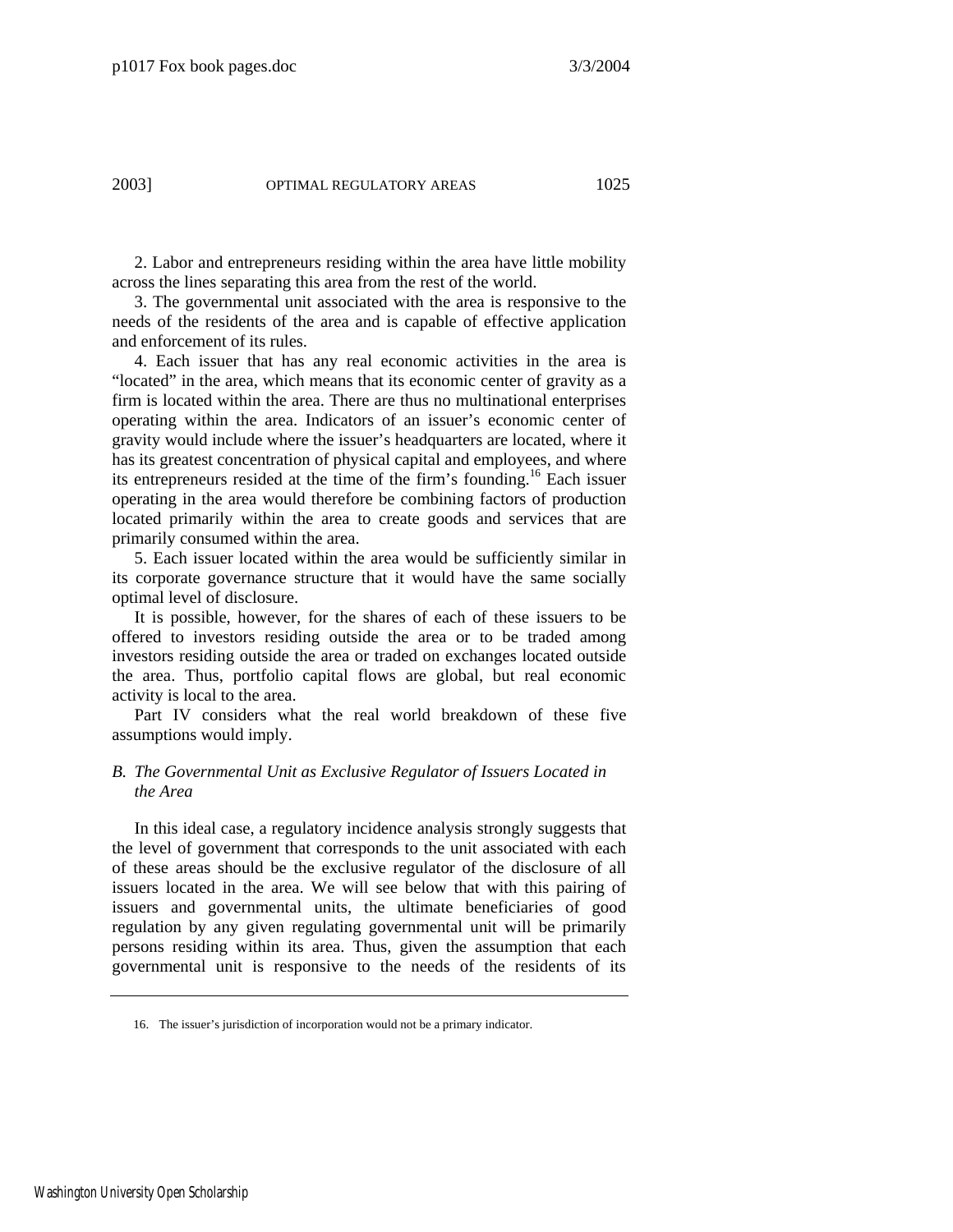territory, this subdivision of the world, combined with an issuer location rule of territorial tie, involves the optimal regulatory structure.

The first step in seeing why this pairing of issuers and governmental units appropriately concentrates the benefits of good regulation, recall that, through its effects on capital allocation and the agency costs of management, an issuer's level of disclosure can enhance the real returns generated by both it and its competitors, major suppliers, and major customers.[17](#page-10-0) An issuer discloses at its optimal level when its disclosure's enhancement of these returns equals, at the margin, the disclosure's marginal social cost. Because of the assumption of little trade outside the area, we know that all the competitors, major suppliers, and major customers of each issuer in the area will also be located in the area. Thus, if the governmental unit regulates in a way that prompts all the issuers located in the area to disclose at their socially optimal levels, the aggregate disclosure-induced net enhancement to the real returns generated by the area's capital-utilizing enterprises would be maximized. There would be no enhancement of the real returns generated by issuers located in any other area, and the disclosure levels of the issuers in all the other areas would have no effect on this area's issuer returns.

This observation, however, does not complete the inquiry because a regulatory incidence analysis requires a determination of who are the ultimate beneficiaries from these enhanced returns. Analysis shows that it is not the investors in the area's issuers, who may or may not be residents of the area. Rather it is labor and entrepreneurs associated with the area's issuers, who do reside in the area.

# *1. Investors Are Not The Ultimate Beneficiaries*

In an efficient market, an issuer's share price takes into account the effect on the issuer's future expected cash flow from the particular disclosure rules imposed on the issuer and on its competitors, major customers, and major suppliers. At the same time, if capital is relatively mobile internationally, competitive forces push capital toward receiving a single global expected rate of return (adjusted for risk). As a result, investors in all the world's issuers tend to get the same risk-adjusted expected return even though issuer disclosure practices may vary widely from one regulatory area to another. Thus, investors in issuers located in

<span id="page-10-0"></span><sup>17</sup>*. See supra* Part I.A.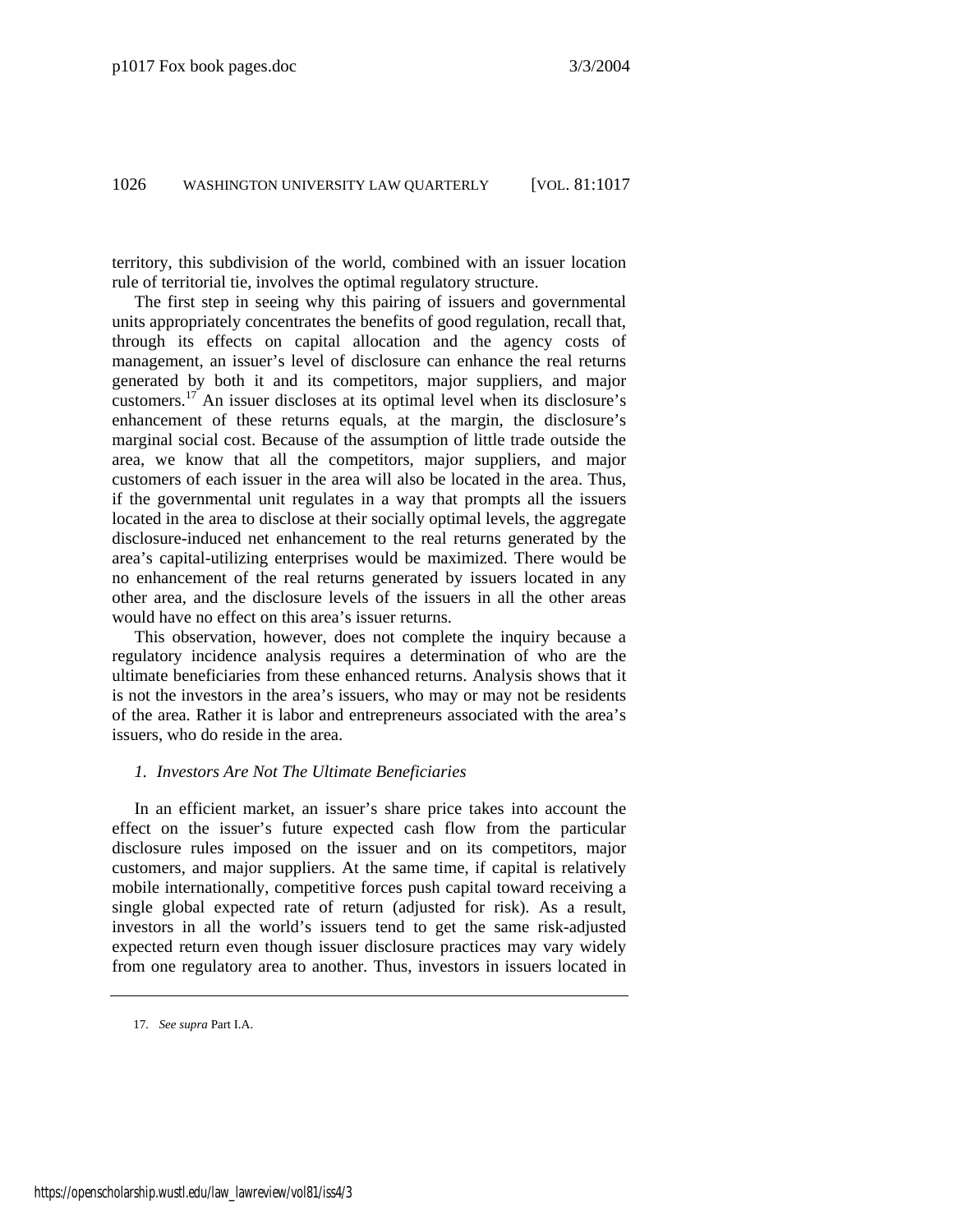any given regulatory area will not receive any better returns whether issuers located in the area disclose at their optimal level or not.<sup>[18](#page-11-0)</sup>

# *2. Entrepreneurs and Labor Residing in the Area Are the Ultimate Beneficiaries*

The higher returns that result from an area's issuers disclosing at their optimal level are real and must, of course, go to someone. Where they go is largely to the suppliers of the issuers' less mobile factors of production. These are the area's entrepreneurs, who will get higher prices when they sell shares in the firms they founded, and labor, who are likely to enjoy higher wages in an economy where capital is allocated and used efficiently. Thus, the persons in the world who primarily benefit from higher real returns when the areas issuers disclose at their optimal level are the area's entrepreneurial talent and labor, who are residents of the area, not the investors in these issuers, who may live elsewhere*.* [19](#page-11-1)

#### *C. The Inappropriateness of Investor Location as a Territorial Tie*

In the ideal case, it is easy to see why investor location would be an inappropriate alternative to issuer location as a rule of territorial tie. Governmental units outside any given regulatory area should not attempt

<span id="page-11-1"></span><span id="page-11-0"></span> <sup>18.</sup> *But see infra* notes 19 and 25.

 <sup>19.</sup> If the area's issuers represent only a small portion of all equities available to investors in the world, investors would share in none of these gains. The area would be analogous to a single small firm in a perfectly competitive industry. Such a firm's level of production has no effect on price. Following this analogy, what the area produces are investment opportunities—dollars of future expected cash flow—just like the firm produces products. A disclosure improvement's positive effects on managerial motivation and choice of real investment projects will increase the number of dollars of future expected cash flow that the country has to sell. This benefits the entrepreneurs, who are selling the cash flow, and labor, who gain from the overall increase in the area's economic efficiency. *See Disclosure in a Globalizing Market*, *supra* note 6, at 2561-69. Because the area is like a small firm, however, the increase in the amount supplied is not great enough to lower the price at which a dollar of future expected cash flow is sold. Thus there is no benefit to investors, the "buyers" of these dollars of expected future cash flow.

If the area's issuers represent a substantial portion of all equities available to investors in the world, as is the case with the United States, investors will share in some of these gains. A disclosure improvement's increase in the number of dollars of future expected cash flow that the area has to offer would be great enough to lower the price at which a dollar of future expected cash flow is sold, at least slightly. Thus, all investors would gain from the improvement. This is equally true of investors from outside the area as for ones within the area and equally true for investors in issuers located within the area as for investors in issuers located outside the area. Furthermore, it is equally true of disclosure improvements of issuers located within the area whose shares are primarily sold to, or traded among, only foreign investors as it is of issuers located within the area primarily with investors residing in the area. For more detailed discussions of these points, see *id*. at 2552-80; *Political Economy*, *supra* note 6, at 732-39.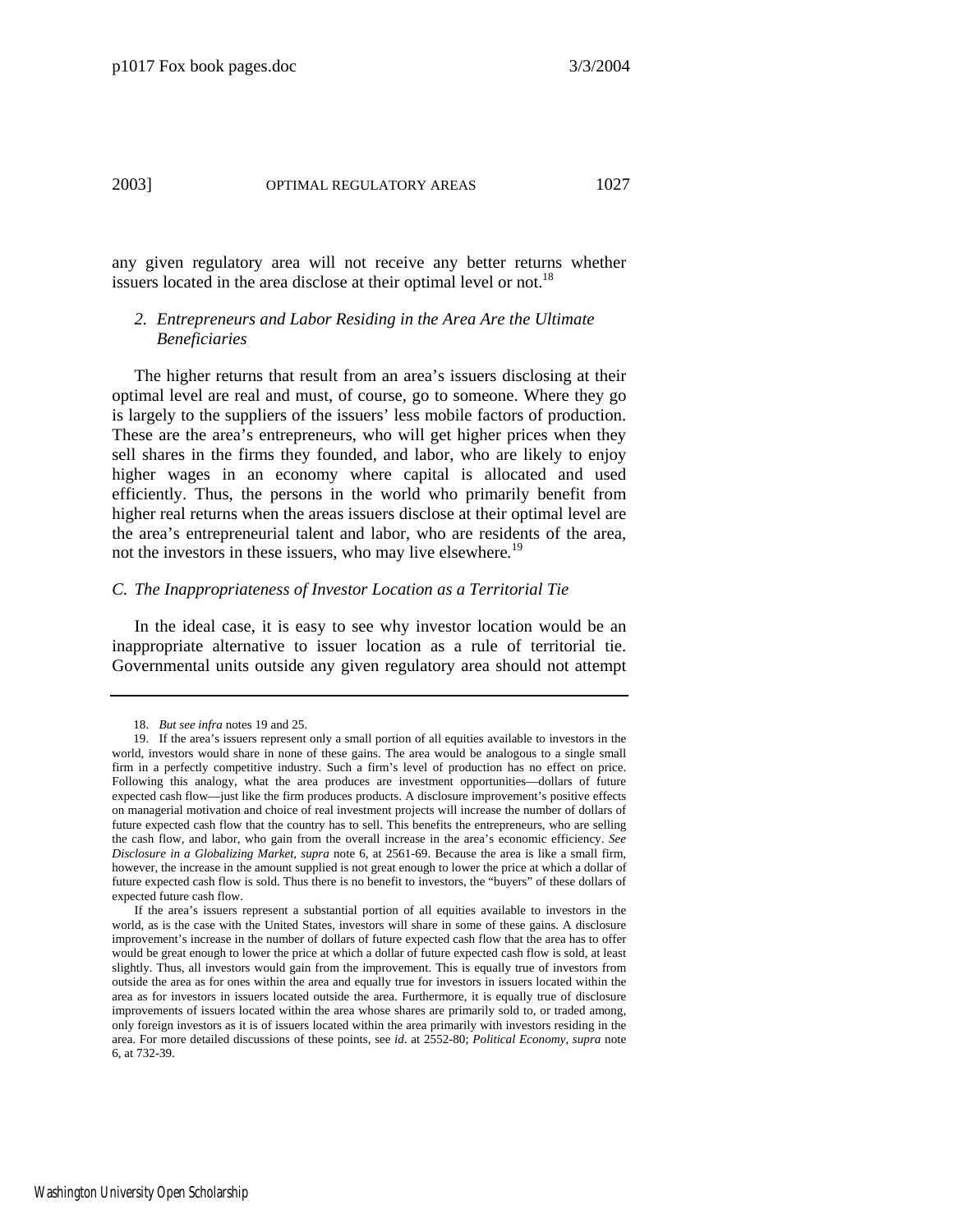to regulate the disclosure of issuers located within this area even if the securities are sold to, or traded among, residents of the territories governed by these other units. This is because the disclosure level of issuers located within the area does not affect the welfare of residents of the territories governed by these other governmental units. For the same reasons, the government associated with the area should not attempt to regulate the disclosure level of issuers located outside the area even when the shares of these issuers are sold to, or traded among, residents of this area.

This rejection of investor location as a rule of territorial tie would appear to ignore another claimed benefit of mandatory disclosure investor protection—which will be concentrated where an issuer's investors are concentrated. Investor protection, however, is not a sound justification for mandatory disclosure: disclosure is not necessary to protect investors against either unfair prices or risk. Consider first unfair prices. Under the efficient capital market hypothesis, securities prices are unbiased whether there is a great deal of information available about an issuer or very little. In other words, share prices will on average equal the actual value of the shares involved whether issuers are required to produce a lot of disclosure or only a little. Thus, greater disclosure is not necessary to protect investors from buying their shares at prices that are, on average, unfair, *i.e.*, greater than their actual values. Now consider risk. With less information available about an issuer, share price, while still unbiased, is less accurate, *i.e.*, it is more likely to be significantly off one way or the other from the share's actual value. For an investor with a less than fully diversified portfolio, less share price accuracy can make the portfolio more risky. High quality disclosure would, to some extent, protect such an investor by reducing this risk. The investor, however, can protect herself much more effectively, and at less social cost, by simply diversifying more. $20$ 

#### *D. The Inappropriateness of Transaction Location as a Territorial Tie*

The location of transactions in an issuer's shares is also an inappropriate rule of territorial tie. The analysis above shows that transaction location is irrelevant to where the benefits and costs of the issuer's disclosure practices are felt. Thus, governmental units outside any

<span id="page-12-0"></span> <sup>20.</sup> In portfolio theory terms, issuer disclosure reduces firm-specific ("unsystematic") risk. Firmspecific risk can be completely eliminated by sufficient diversification. *See* Barbara A. Banoff, *Regulatory Subsidies, Efficient Markets, and Shelf Registration: An Analysis of Rule 415*, 70 VA. L. REV. 135 (1984).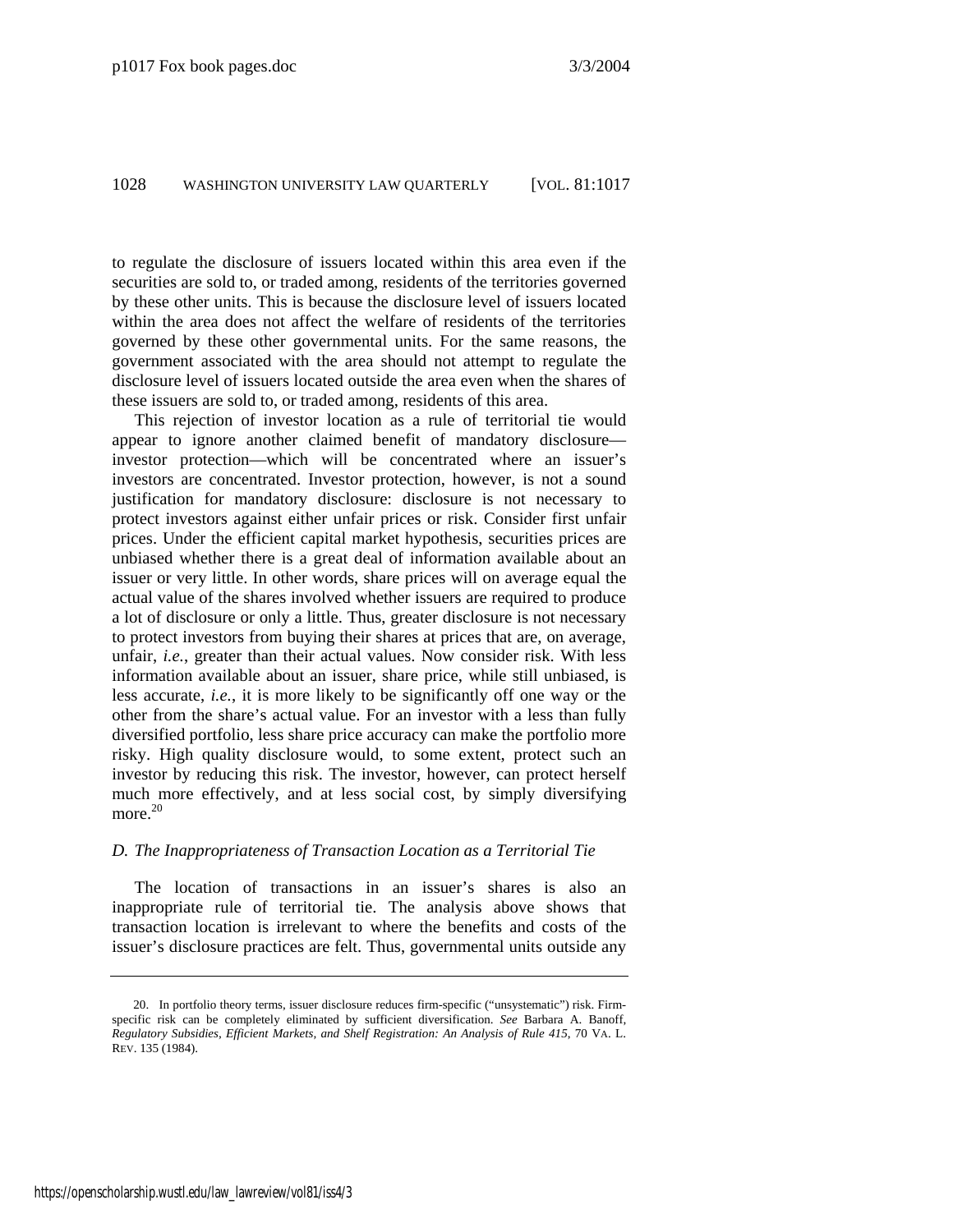given regulatory area should not attempt to regulate the disclosure of issuers located within the area even if the issuers' securities are traded on exchanges located in territories governed by these other outside governmental units. Likewise, the area's government should not attempt to regulate the disclosure level of issuers located outside the area even when the shares of these issuers are traded on an exchange located within the area.

#### *E. The Inappropriateness of Issuer Choice*

Finally, the analysis above shows that issuer choice, which eliminates any territorial tie at all, is inappropriate as well.<sup>21</sup> Under issuer choice, as proposed by both Professor Romano and by Professors Choi and Guzman, each issuer in the world could choose whichever regulatory area's disclosure regime it wished.<sup>22</sup> Romano argues that issuer choice would lead to jurisdictions competing to offer issuers regulations that maximize share value.<sup>23</sup> Choi and Guzman argue that it would lead to a diversity of available regimes and permit each issuer to select the one best suited to its particular needs.<sup>24</sup> Neither argument, however, adequately takes account of the fact that issuer choice would result in each issuer selecting a regime requiring it to disclose at less than its socially optimal level. This is because each issuer will make its choice based on its calculations of the private benefits and costs that would arise from complying with each area's required level of disclosure. As we have seen, an issuer's private costs of disclosure exceed the social costs of disclosure, while its private benefits are less than the social benefits. Under the standard assumption that marginal costs rise and marginal benefits decline, the level of disclosure at which the marginal private benefits equal the marginal private costs is, therefore, lower than the socially optimal level, which is the level at which marginal social costs equal marginal social benefits.

Given this market failure, using an issuer location territorial tie will lead to greater global economic efficiency than issuer choice unless the regulations adopted by the selected governmental units cause issuers to deviate even more (just in the opposite direction) from their optimal

<span id="page-13-0"></span> <sup>21.</sup> I have previously written extensively on the question of issuer choice. *See Retaining Mandatory Disclosure*, *supra* note 6; *Issuer Choice Debate*, *supra* note 6. I will accordingly keep my remarks here brief. Professor Romano's reactions to these writings can be found in *Need for Competition*, *supra* note 3.

<span id="page-13-1"></span> <sup>22.</sup> *Empowering Investors*, *supra* note 3, at 2361-62; Choi & Guzman, *supra* note 3, at 907.

<span id="page-13-2"></span> <sup>23.</sup> *Empowering Investors*, *supra* note 3, at 2362.

<span id="page-13-3"></span> <sup>24.</sup> Choi & Guzman, *supra* note 3, at 916-17.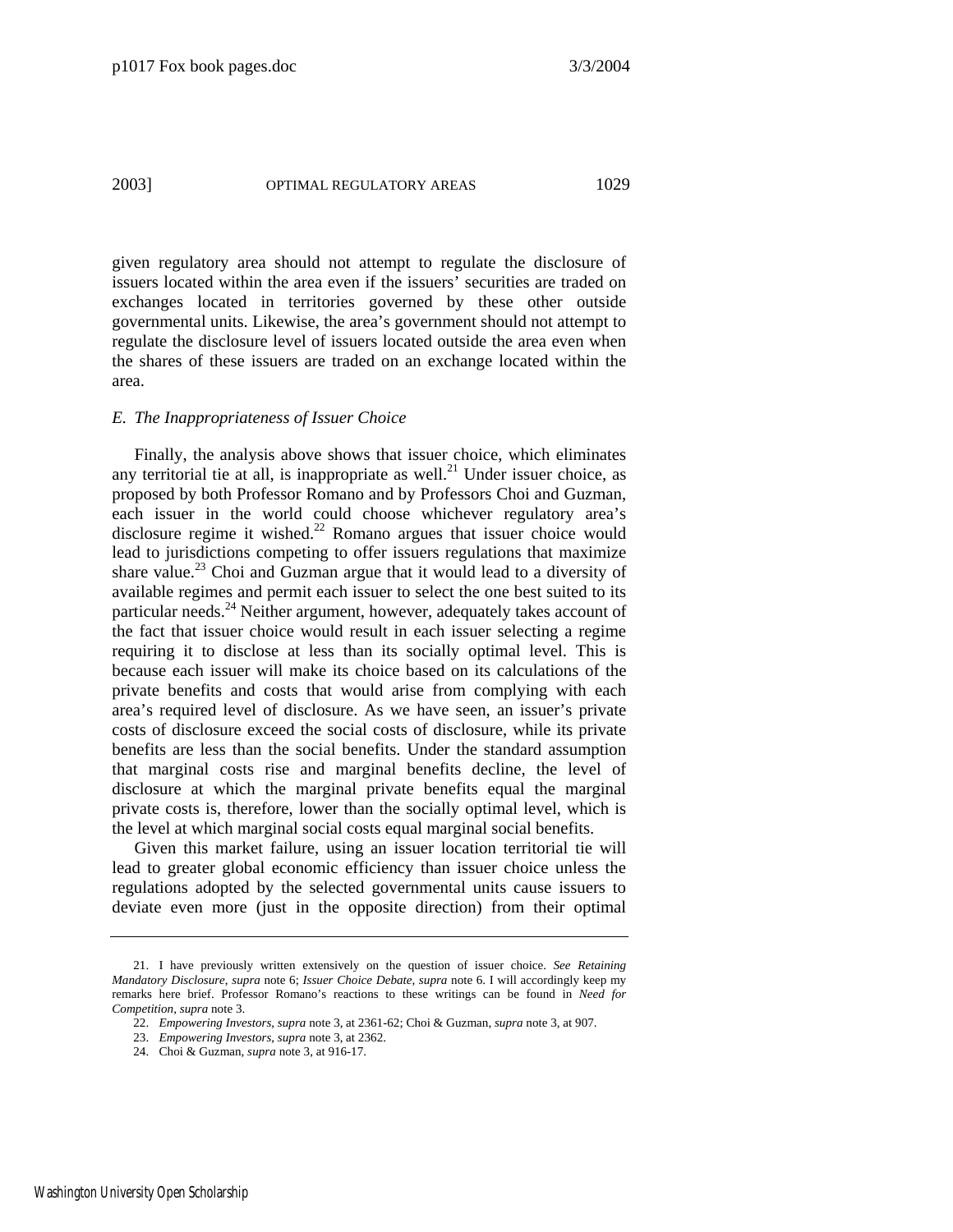<span id="page-14-0"></span>disclosure levels than would issuer choice. Such suboptimal regulation is unlikely given our assumptions. The analysis above shows that the persons who benefit from the good regulation of the disclosure of issuers located in an area are concentrated in that area. And the governmental unit undertaking this regulation is assumed to be responsive to the needs of its residents.

# *F. Conclusion*

In sum, if the world were divided into areas resembling the ideal case above and each issuer's disclosure was regulated exclusively by the governmental unit associated with the area in which the issuer was located, an optimal global regulatory structure would exist. The beneficiaries of any given issuer disclosing at its optimal level would be concentrated within the area in which the issuer is located. The governmental unit associated with this area, which we have assumed to be responsive, would have full incentives to set the level of disclosure at this level.

The disclosure level of issuers located outside a given area will have no effect on the welfare of the area's residents, even when shares of these outside issuers are purchased or traded by residents of the area or traded on exchanges located in the area. Thus, the fact that the governmental unit associated with the area will not regulate the level of disclosure of these outside issuers is of no matter to the residents of the area. Such a policy of forbearance also avoids conflicts with other governmental units. This is because any effort by the area's government to regulate the disclosure of outside issuers will affect the welfare of residents of the territories in which the outside issuers are located without these residents being able to participate as citizens in the process by which the regulations are set.

These conclusions hold over a wide range of assumptions concerning how global equity investing really is. We have assumed so far that equity investing is totally globalized and that investor location plays no role in who invests in which issuers. The conclusions hold at least as strongly, however, if global equity investing has not proceeded to the point where there is one global risk adjusted expected rate of return on capital. If investors exhibit some, or even a great deal of home bias, the concentration of benefits of good regulation at home is simply reinforced.[25](#page-14-0)

 <sup>25.</sup> To the extent that globalization has not yet proceeded far enough to result fully in a single global-risk-adjusted expected rate of return on capital, the remaining market segmentation simply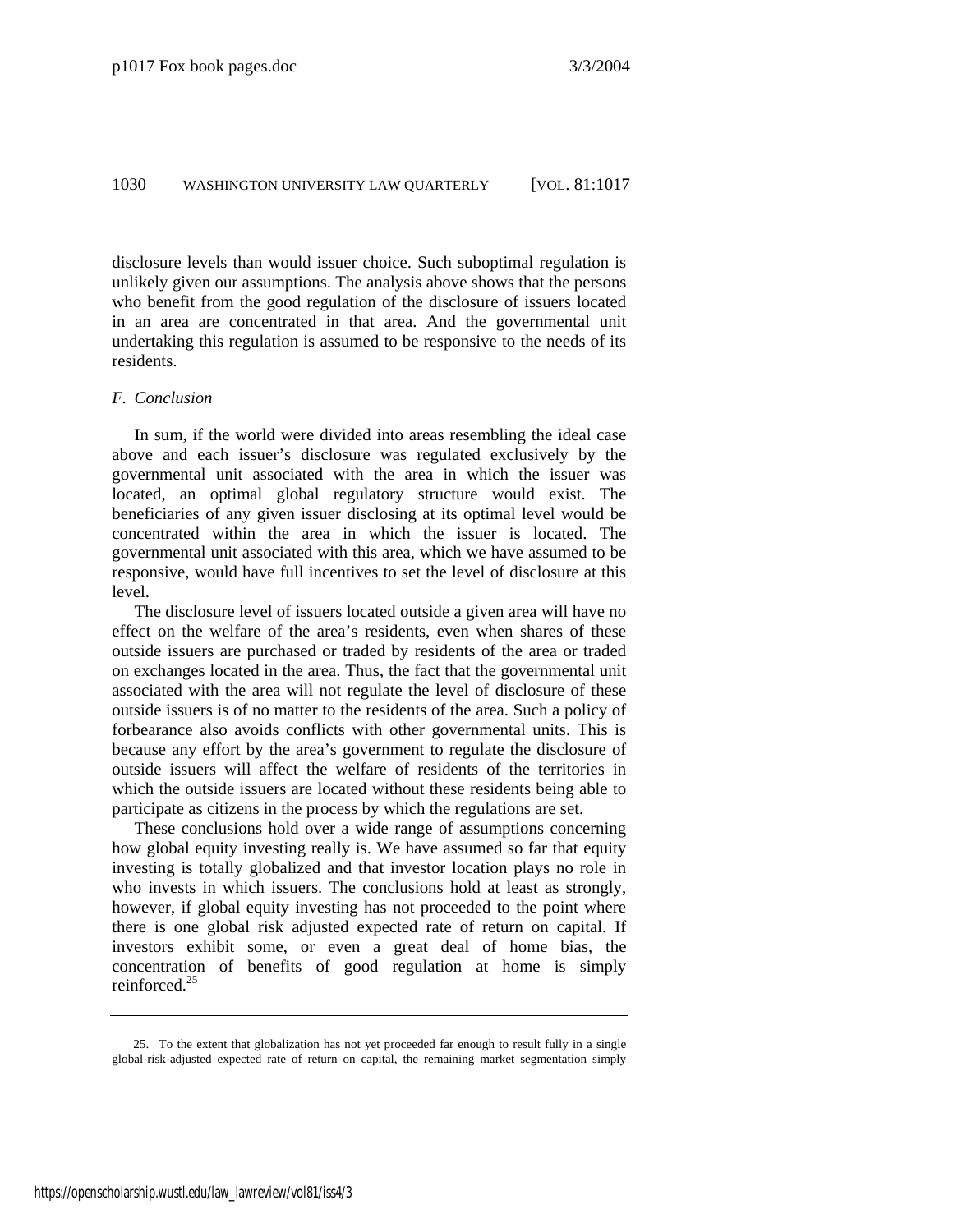#### IV. AN OPTIMAL REGULATORY AREA: REAL WORLD CONSIDERATIONS

Real world considerations make it impossible to find a set of regulatory areas that fit the ideal assumed in Part III. This can be seen by considering an extreme example. Imagine first that there is only one regulatory area: the whole world. In this "division" of the world, some of the assumptions employed in Part III—most trade being within the area, low mobility of labor and entrepreneurs to outside the area, and all issuers operating within the area having their economic centers of gravity there—can be met perfectly. The remaining assumptions—the governmental unit associated with the regulatory area being responsive to the needs of the residents of the area and capable of effective application and enforcement of its rules, and all issuers having the same optimal level of disclosure—would, however, be wildly off the mark. Now imagine that we subdivide the world into smaller regulatory areas. As we make the regulatory areas smaller, the failure of this second set of assumptions is likely to become less severe. Problems begin to arise, however, with the first set of assumptions: there will be too much cross-border trade, too much factor mobility across area lines, and too many issuers with no clear economic center of gravity. Thus, whatever the chosen set of regulatory areas, at least some of Part III's five assumptions will not be met.

This Part examines the implications of this breakdown in assumptions. This examination has two functions. First, it helps identify where the optimal point of tradeoff is between the advantages of larger sized areas

reinforces the point that the gains from an area's issuers disclosing at their optimal levels will be concentrated at home. An area whose issuers disclose at the optimal level of disclosure will have capital-utilizing enterprises that produce higher returns net of costs of disclosure. If the single-rate assumption is correct, the gains from getting the disclosure level right will primarily be enjoyed by the less mobile claimants on these returns, domestic entrepreneurs, and labor, not by the suppliers of capital, who, wherever in the world they live, will at best enjoy a slight increase in the overall global expected return on capital. *See supra* note 19. If the assumption is incorrect, the reason would be that each area's investors still have a degree of bias against issuers from other areas. In that event, U.S. investors, for example, might share disproportionately in the gains from moving the U.S. issuer disclosure level toward its optimal level. The bias of foreign investors against U.S. issuers would mean that the increase in the number of expected dollars of future cash flow resulting from the change in required disclosure would be offered to a somewhat restricted market and push the price for them down more for U.S. investors than for other investors. *Id*. To the extent that a U.S. issuer has U.S. shareholders, the fact that U.S. investors will share disproportionately in the gains from optimal disclosure simply creates an additional U.S. interest in the level of the issuer's disclosure. As for U.S. issuers whose shares are sold to and traded among only foreign investors, entrepreneurs and labor in the United States would, just as if there were a single global expected rate of return on capital, enjoy most of the gains from optimal disclosure. *See* Fox, *Disclosure in a Globalizing Market*, *supra* note 6, at 2561-69. Thus, in this example, the United States interest in the disclosure behavior of this second set of issuers would be as strong as it is shown to be under the assumption in the text.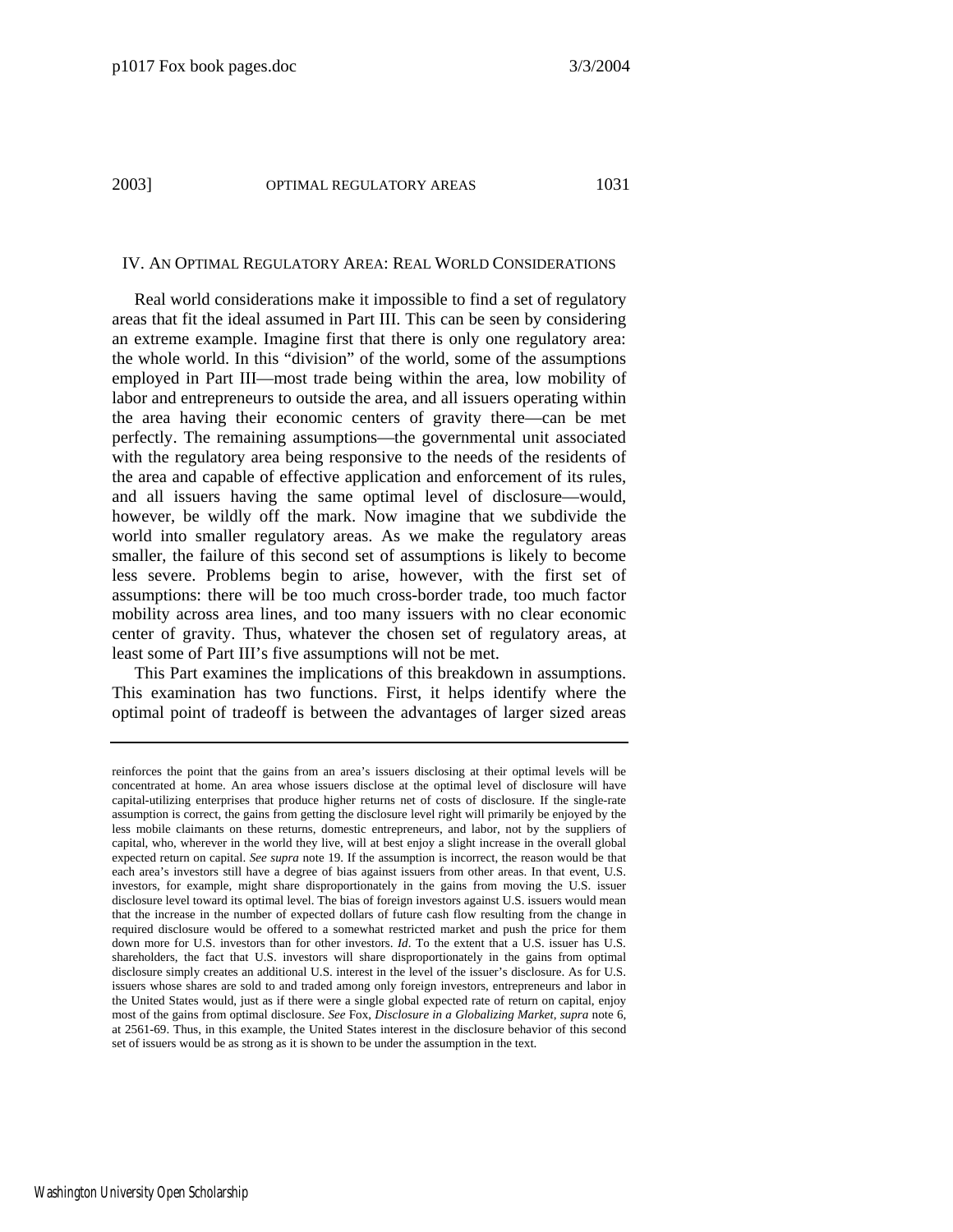and the advantages of smaller sized areas under various circumstances prevailing in different parts of the world. Second, it reveals that the breakdown of the assumptions, while making the world a messy place with no ideal solution to its division into regulatory areas, does not resurrect the case for using investor location or transaction location as the territorial tie to determine which government regulates which issuer, nor does it resurrect the case for issuer choice.

# *A. Assumptions that Fail as the Regulatory Areas Grow Smaller*

#### *1. Trans-Border Trade*

The smaller a regulatory area, the greater the likelihood that there will be a substantial amount of trans-border trade. This creates problems even if labor and entrepreneurs are still relatively immobile. With substantial trans-border trade, many of the issuers located in a given area will count among their competitors, and major suppliers and customers, issuers located outside the area.

The existence of these out-of-area competitors, major suppliers, and major customers biases the area's government downward when it compares requiring a higher level of disclosure to a lower one. The government knows that if it chooses the higher level, each of the area's issuers will both suffer costs and enjoy benefits. The issuer will suffer the costs associated with *all* of its competitors, major suppliers, and major customers finding out the additional required information. This is so whether the competitors, suppliers, or customers are located inside or outside the area. The issuer will benefit, however, from finding out the additional required information only from its competitors, major suppliers, and major customers that are located inside the area, and hence subject to the higher disclosure requirement. The area's issuers' competitors, major suppliers, and major customers located outside the area are the ones who enjoy the rest of the benefits from the higher level of disclosure. Thus, there is a trans-border externality associated with the national government's decision setting the level of disclosure for its issuers. The government will choose the level that will maximize the welfare of its residents. The government will not account for the portion of the benefits from additional disclosure that would be enjoyed by its issuers' foreign competitors, major suppliers, and major customers, just for the costs to its issuers of these outsiders learning the information.

Utilizing a larger regulatory area corresponding to a higher level of government reduces or eliminates this bias by internalizing some or all of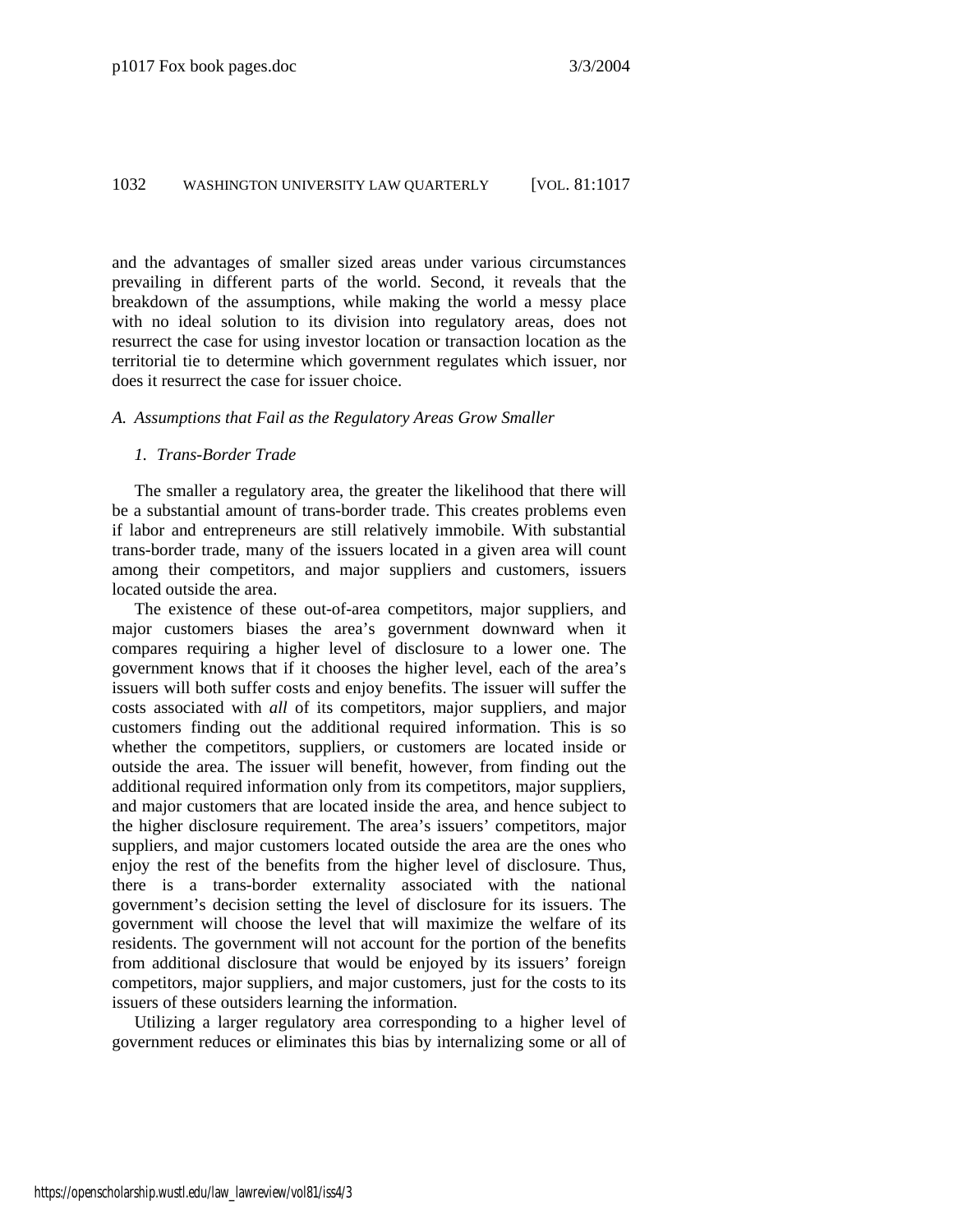these information externalities,<sup>26</sup> but doing so will entail the disadvantages of larger regulatory areas discussed below. This dilemma cannot be resolved by utilizing a smaller area but choosing investor nationality or transaction location as a territorial tie instead of issuer location. While choosing such ties would subject some issuers outside the area to regulation by the area's government, the set of outside issuers that would be regulated would bear no systematic relation to the ones whose disclosure levels affect the welfare of persons within the area. This is because regulation would be the result of an outside issuer having investors residing within the area or trades in its shares occurring on the area's exchanges. It would not be because of the outside issuer's status as a competitor, major supplier, or major customer of issuers located within the area.

The dilemma would also not be resolved by combining a smaller regulatory area with issuer choice. Because of the downward bias caused by trans-border information externalities, regulation based on issuer location only partially, not fully, corrects for the market failure caused by the overall information externalities that justify regulation in the first place.[27 W](#page-17-1)ith issuer choice, this market failure would not be corrected at  $a$ ll<sup>[28](#page-17-2)</sup>

#### *2. Factor Mobility*

The smaller the regulatory area, the greater the likelihood that there will be significant mobility in labor and entrepreneurial talent across the area's borders. The greater this mobility, the more the returns to labor and entrepreneurs residing within the regulatory area will be affected by the demand for them outside the regulatory area. In essence, the greater the mobility the more that the effective market for these factors can be seen as covering a territory larger than the regulatory area.

Because the returns to labor and entrepreneurs residing within the regulatory area are affected by demand outside the regulatory area, the

<span id="page-17-0"></span> <sup>26.</sup> I discuss these points in more detail elsewhere. *See*, *Political Economy*, *supra* note 6, at 747- 49, 762-64.

<span id="page-17-2"></span><span id="page-17-1"></span><sup>27</sup>*. See supra* Part I.B.

 <sup>28.</sup> *See supra* Part III.E. Ed Kitch and Stephen Choi have each expressed the concern that the issuer location approach is undermined by these trans-border externalities. Edmund W. Kitch, *Proposals for Reform of Securities Regulation: An Overview*, 41 VA. J. INT'L L. 629, 651 (2001); Stephen J. Choi, *Assessing Regulatory Responses to Securities Market Globalization*, 2 THEORETICAL INQUIRIES IN L. 613, 646 (2001). They are in a sense correct, but they do not follow through to see its ultimate implications. The defect in my approach is that the system would only partially correct for a market failure that their issuer choice approach would not correct at all.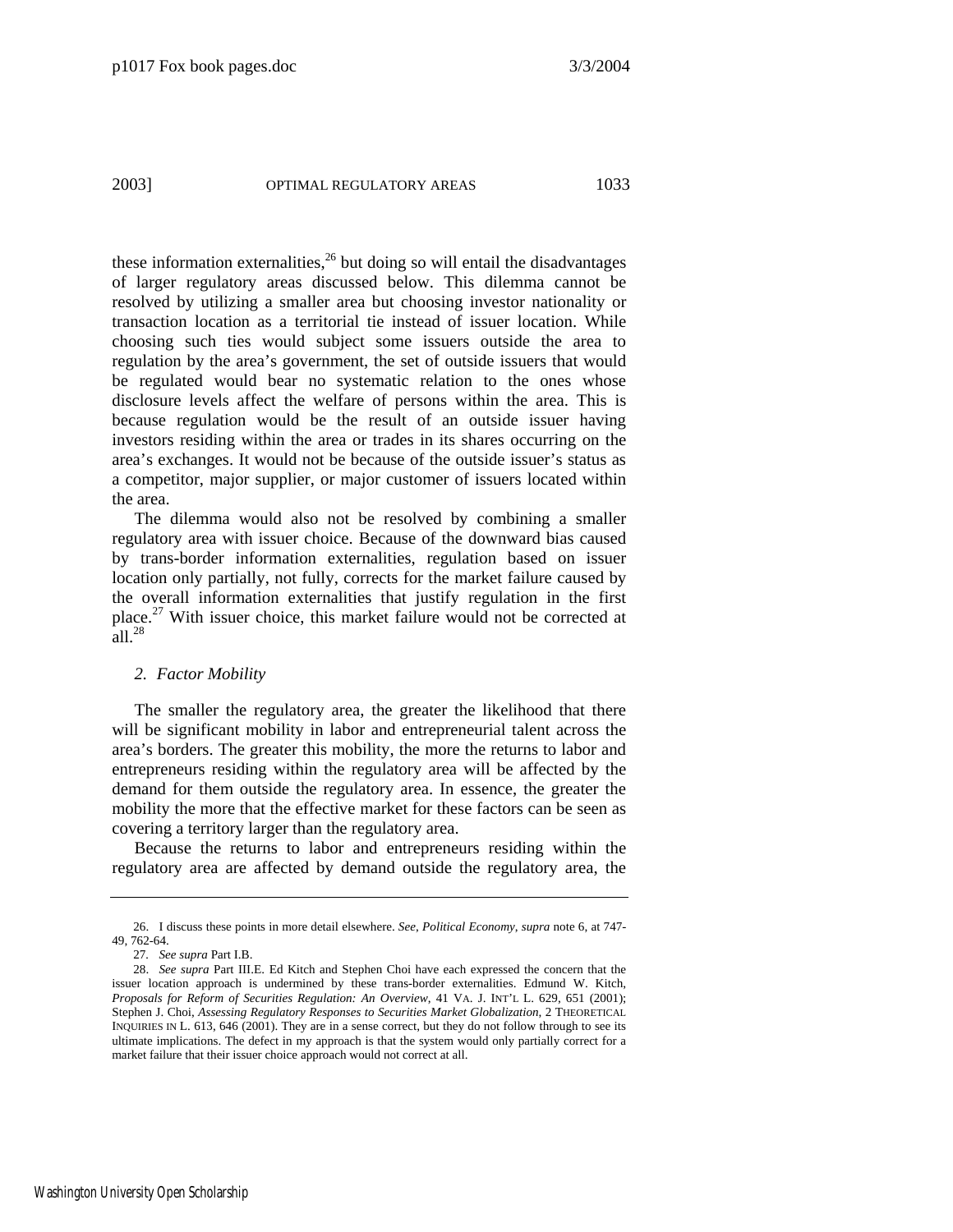benefits from regulation that prompts issuers located within the area to disclose at their optimal level are deconcentrated. Entrepreneurs and labor residing outside the area enjoy some of the benefit because of increased demand due to the more efficient utilization of capital by issuers within the area. At the same time, where issuers located outside the area are not subject to regulation that prompts them to disclose at their optimal levels, the returns to entrepreneurs and labor residing inside the area are lower than they otherwise would be.

This deconcentration of the benefits reduces the political incentive for the government associated with the regulatory area to undertake good regulation. This effect, however, is different, and less pernicious, than the downward bias caused by cross-border trade. The government still does best by its residents by setting the required level of disclosure equal to the socially optimal level of the issuers located within its area. The gain for doing so, however, is less, and so other matters are more likely to take political priority. Thus, there is less likelihood that the government will make the full effort needed to get the disclosure level right.

This problem created by the breakdown of the labor and entrepreneurial talent assumptions would not be solved by utilizing investor nationality or transaction location instead of issuer location as the territorial tie. This is because the set of outside issuers that would be subject to the area's disclosure regulation under these approaches would bear no systematic relation to the ones whose disclosure levels would affect demand for entrepreneurial talent and labor residing within the area. Nor would the problem be solved by issuer choice. Again, issuer choice fails to address in the first place the market failure that prompts the need for regulation to correct what would otherwise be a suboptimal level of disclosure. The failure of the low mobility assumption simply means that the global regulatory structure will not be as fully effective at correcting this market failure as would otherwise be the case.

# *3. Issuers with No Clear Economic Center of Gravity*

The smaller the regulatory areas, the more issuers in the world will have no clear economic center of gravity. This breaks down the assumption that every issuer has a clear economic center of gravity in one regulatory area or another. The consequences of this breakdown are very similar to those of the breakdown of the assumption of no significant labor and entrepreneurial talent mobility.

The benefits from an issuer with no clear economic center of gravity disclosing at its optimal level are experienced in significant part by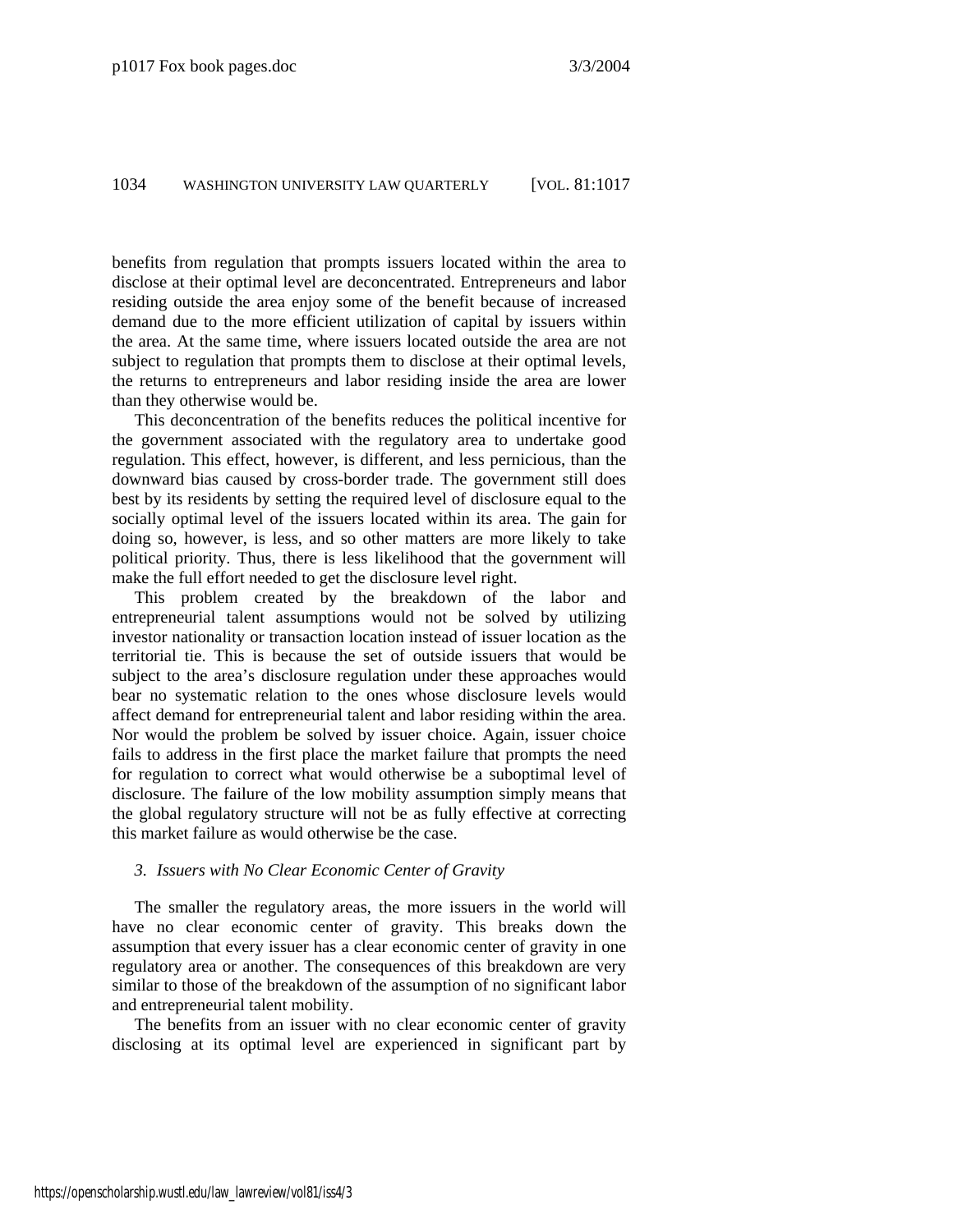persons residing in more than one area. If the issuer is regulated by a government associated with one of these areas, the benefits will be deconcentrated. This deconcentration reduces the political incentive for the government to undertake good regulation. In addition, even if the government does strive to regulate in a way that prompts its purely domestic issuers (*i.e.*, issuers that clearly are located within the area) to disclose at their optimal level, the regulation is less likely to be right for the issuer with no clear center of gravity, which may well have a corporate governance arrangement that is different from most of the purely domestic issuers. A different corporate governance arrangement can imply a different (higher or lower) optimal level of disclosure.<sup>29</sup>

If the disclosure of the issuer with no clear economic center of gravity is regulated by governments associated with more than one of these areas, compliance by the issuer with multiple sets of regulation can be costly in terms of real resources. Moreover, while regulation by multiple governments decreases the chance that the issuer will end up disclosing at a level below its optimal level, it increases the chance it will be required to disclose above its optimal level.

Again, neither the investor location nor the transaction location approaches have features that would address these problems. Issuer choice would have the advantage of assuring that no issuer would be regulated by a jurisdiction that requires disclosure above its optimal level because no issuer would choose such a jurisdiction. However, because issuer choice does not correct the market failure that leads to the need for mandatory disclosure in the first place, it is likely to result in most issuers being regulated by jurisdictions that require disclosure below their optimal levels.

# *B. Assumptions That Fail as the Regulatory Areas Grow Larger*

# *1. Responsive Government with Effective Enforcement*

The larger the regulatory area, the less likely it is that the governmental unit regulating it will be responsive to the needs of the residents of the area. This proposition reflects the ideas behind the concept of "subsidiarity," specifically, that regulation should be undertaken by the lowest level of government capable of handling the task properly. Citizen access to governments serving large numbers of geographically dispersed

<span id="page-19-0"></span> <sup>29.</sup> *See infra* Part IV.B.2.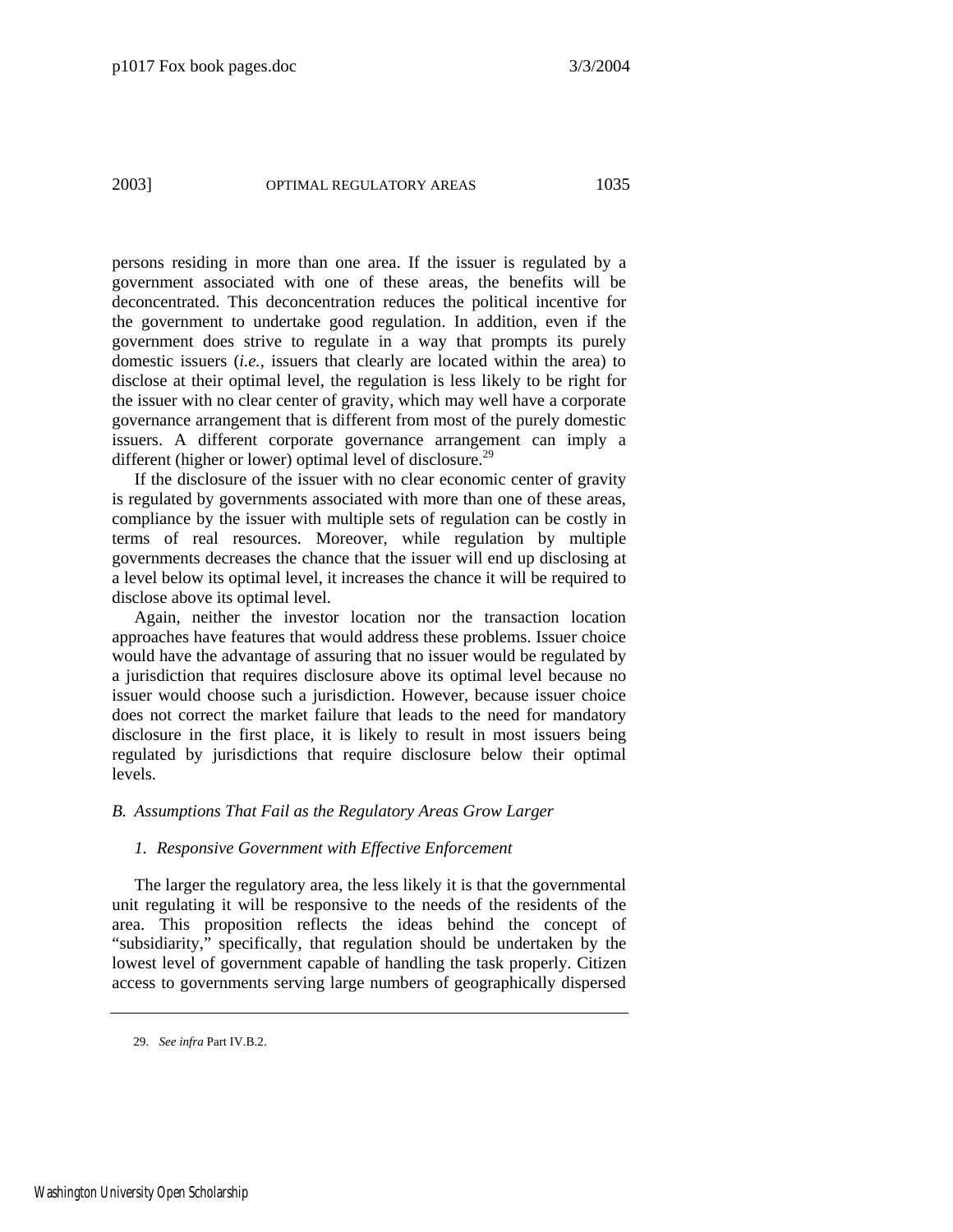people is bound to be more difficult, everything else being equal. Also, while up to a point there may be economies of scale in terms of the resources necessary to develop a certain level of expertise on the part of government officials, beyond that point it is harder for government officials to be knowledgeable about the more diverse set of conditions likely to prevail in a regulatory area containing more people and a larger amount of territory.

These problems become most extreme when regulation is undertaken by some kind of multinational entity. Current political realities mean that national governments and trans-national bureaucracies each need to play a large role in the governance of such entities if they are to have any meaningful influence. These intricacies lead to concerns about the "democratic deficit" that critics claim is displayed by multinational bodies such as the European Community and the World Trade Organization. Such multinational entities are also likely to have particularly great problems effectively enforcing their rules. Even when they have their own enforcement authorities and institutions to apply their rules to specific cases, they are likely to require use of the legal systems of their member states to impose any effective sanctions on persons they find to have violated these rules.

# *2. Issuers Having the Same Optimal Level of Disclosure*

The larger the regulatory areas, the more likely it is that the assumption that all issuers have the same socially optimal level of disclosure will break down significantly. There are important differences among issuers worldwide in terms of the level of disclosure that will maximize returns, net of the costs of this disclosure, that the issuers' capital utilizing productive activities generate. These differences in the issuers' socially optimal disclosure levels are significantly related to where the issuers are located. This is because differences in optimal disclosure levels arise out of differences in corporate governance arrangements, which vary in different parts of the world. Disclosure is of more value, for example, in a market-centered economy than in a bank-centered economy, and therefore, despite the higher costs of greater disclosure, issuers in a market-centered economy will tend to have a higher socially optimal level of disclosure.<sup>[30](#page-20-0)</sup> A single mandated disclosure level covering the issuers located in a larger

<span id="page-20-0"></span> <sup>30.</sup> *See Political Economy*, *supra* note 6, at 758-60; Amir N. Licht, *International Diversity in Securities Regulation: Roadblocks on the Way to Convergence*, 20 CARDOZO L. REV. 227, 237-53 (1998).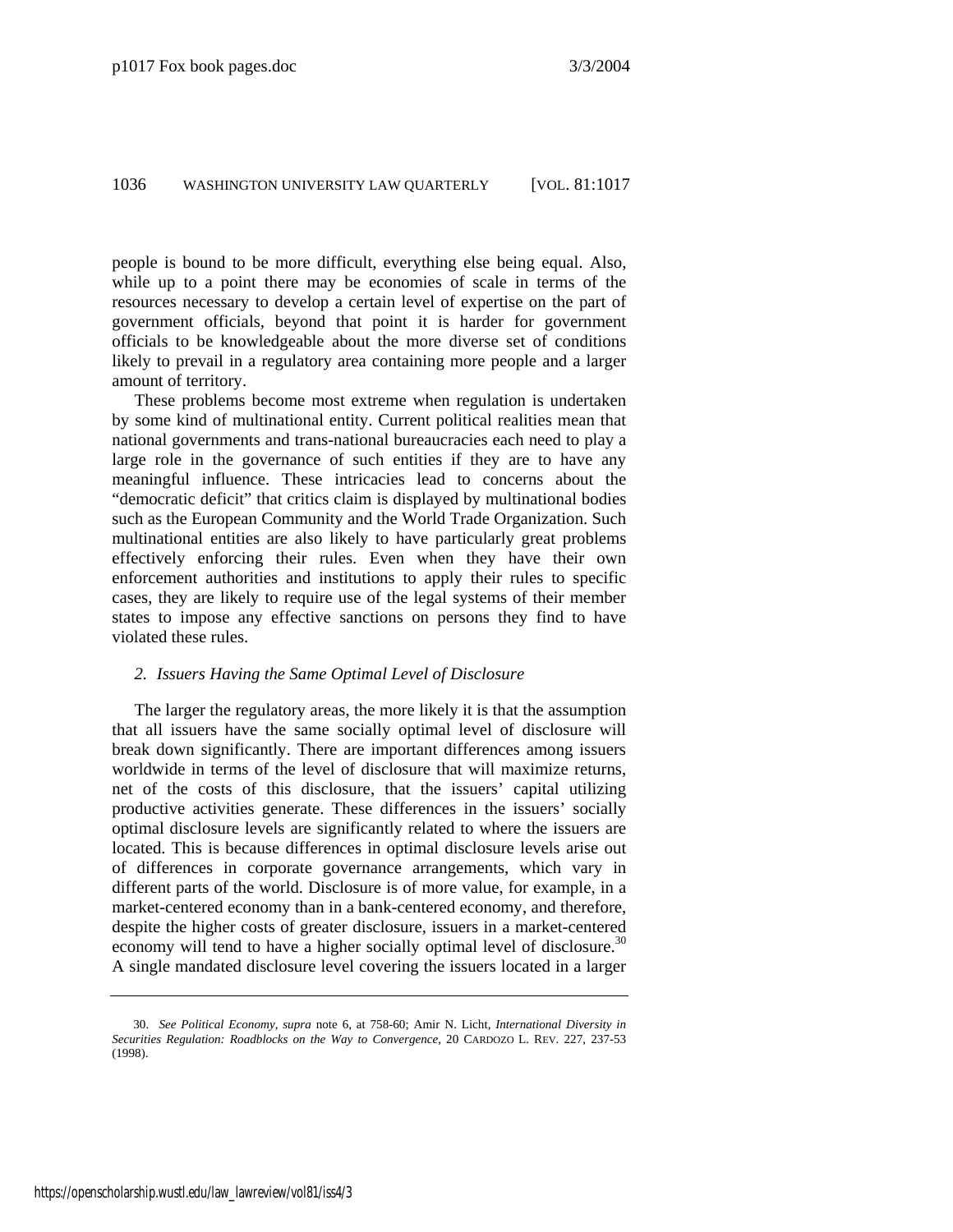regulatory area will, therefore, be further away on average from each individual issuer's socially optimal disclosure level.

Neither the investor location nor transaction location approaches have features that would address these problems. Each of these approaches would lead, for some issuers within a larger regulatory area, to their disclosure being regulated by a government outside the area. There would be no systematic relation, however, between the issuers subject under these approaches to an outside government's regulatory regime and the issuers within the area that had socially optimal disclosure levels particularly far from that of the average issuer in the area. Again, relative to a larger regulatory area with issuer location as the territorial tie, issuer choice would have the benefit of assuring that no issuer would be regulated by a jurisdiction requiring disclosure above the issuer's optimal level. However, issuer choice is likely to result in most issuers being regulated by jurisdictions requiring disclosure below their optimal levels.

# V. CONCLUSION: APPLICATIONS

The choice of regulatory area for securities disclosure is, as noted in the introduction, a hot issue today around the world. The United States, which decided in the 1930s to move from an exclusively state-based system to one primarily relying on federal regulation, is being urged by the proponents of issuer choice to reconsider and give issuers the option to choose among a reinvigorated set of state regulatory regimes.<sup>31</sup> Canada is currently debating whether to enlarge the role of the federal government in a system that has traditionally left disclosure regulation primarily to the provinces, a switch undertaken by Australia in the  $1980s$ .<sup>32</sup> The countries of Europe are also deciding the extent to which the European Community, rather than its member states, should determine securities disclosure in Europe.<sup>33</sup> Of the participants in the Canadian and European debates who urge that provincial or state-level regulation be maintained, some simply seek to maintain the status quo. Others are proposing at the same time changes that would convert the regulatory structures for Canada and Europe into *de facto* issuer-choice systems.<sup>34</sup> There are also calls for making the whole world a single regulatory area where uniform standards

<span id="page-21-0"></span> <sup>31.</sup> *See supra* note 3 and accompanying text.

<span id="page-21-1"></span> <sup>32.</sup> *See supra* note 2 and accompanying text.

<span id="page-21-2"></span> <sup>33.</sup> *See supra* note 1 and accompanying text.

<span id="page-21-3"></span> <sup>34.</sup> *See, e.g.*, Harris, *supra* note 2, at 84-86.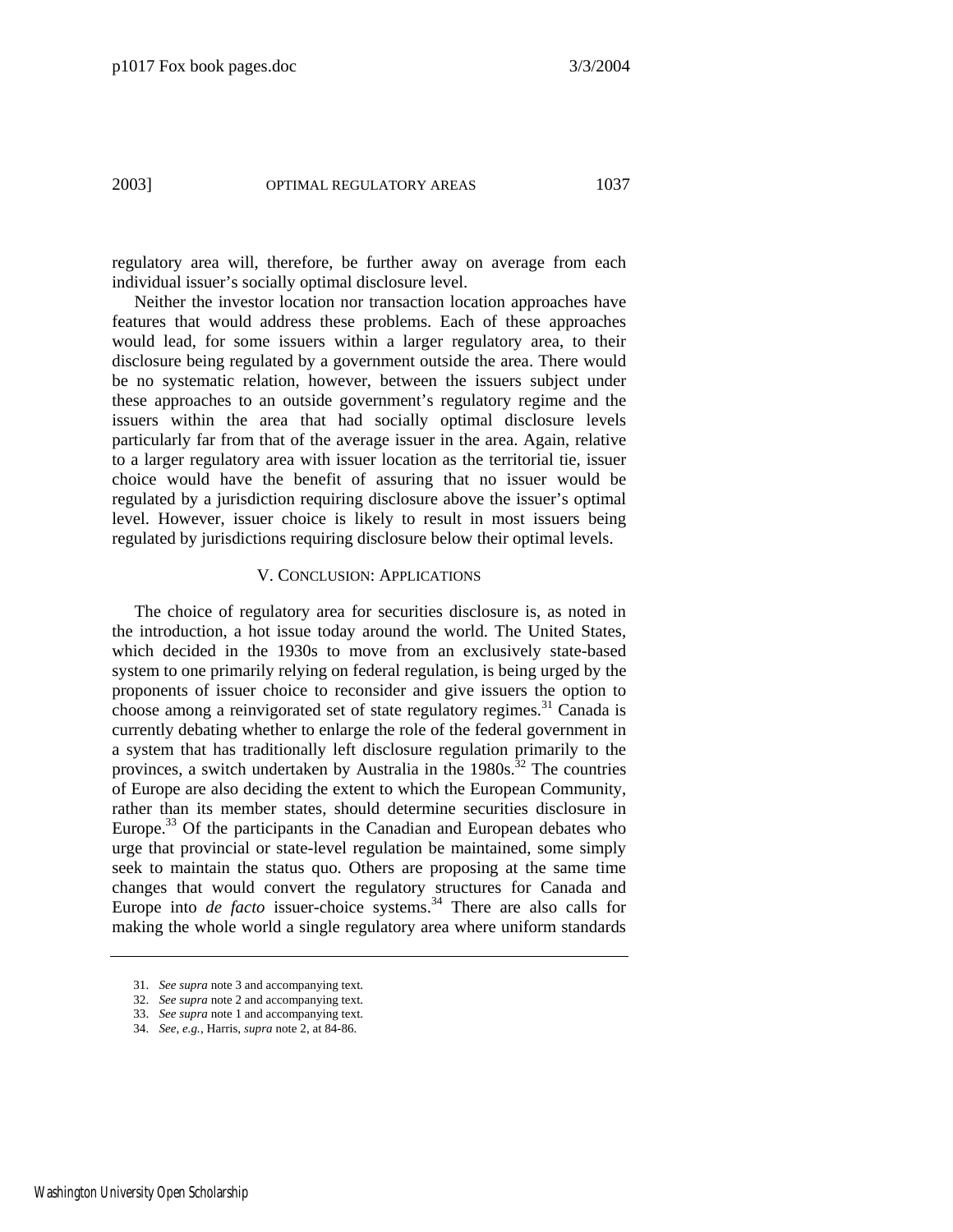are set for issuers around the world either by a multinational entity or through harmonization of state-level requirements.<sup>35</sup>

The theory of optimal regulatory areas set out here establishes a framework for analyzing all of these debates. While more definitive answers would require in-depth research concerning the specific features of each of the situations, application of certain commonly known facts is at least suggestive of the proper outcomes.

# *A. The United States and Canada*

#### *1. The United States*

Putting issuer choice aside for a moment, there seems to be no case for returning the United States to a state-based regulatory structure. A large percentage of trade in goods and services in each state is with persons outside the state. There is sufficient mobility of labor and entrepreneurial talent between states that the market for them has a substantial national component. There is no strong evidence that state regulators would be significantly more responsive to the needs of their residents in the area of disclosure regulation than would be federal authorities. In the typical state, much of the economic activity is undertaken by issuers that cannot be characterized as having their economic center of gravity in the state. Whatever variation exists in the corporate governance structures of issuers across the country, little of it is geographically related. Thus, there is no reason to believe that issuers from one state would on average have a different optimal level of disclosure than issuers from another state.

A reinvigoration of state disclosure regulation would be called for if the United States were to adopt issuer choice. As we have seen, however, the economic efficiency case for mandatory disclosure is based on the market failure that arises from each issuer's private benefits from disclosure being less than the social benefits and its private costs being higher than the social costs. These divergences result in unregulated issuers disclosing at a level below their social optimum. Issuer choice does not correct this failure. Thus, issuer choice cannot be justified on economic efficiency grounds unless the regulations adopted by the federal government have caused issuers to deviate even more (just in the opposite direction) from their optimal disclosure levels than issuer choice would. I

<span id="page-22-0"></span> <sup>35.</sup> *See supra* note 5 and accompanying text.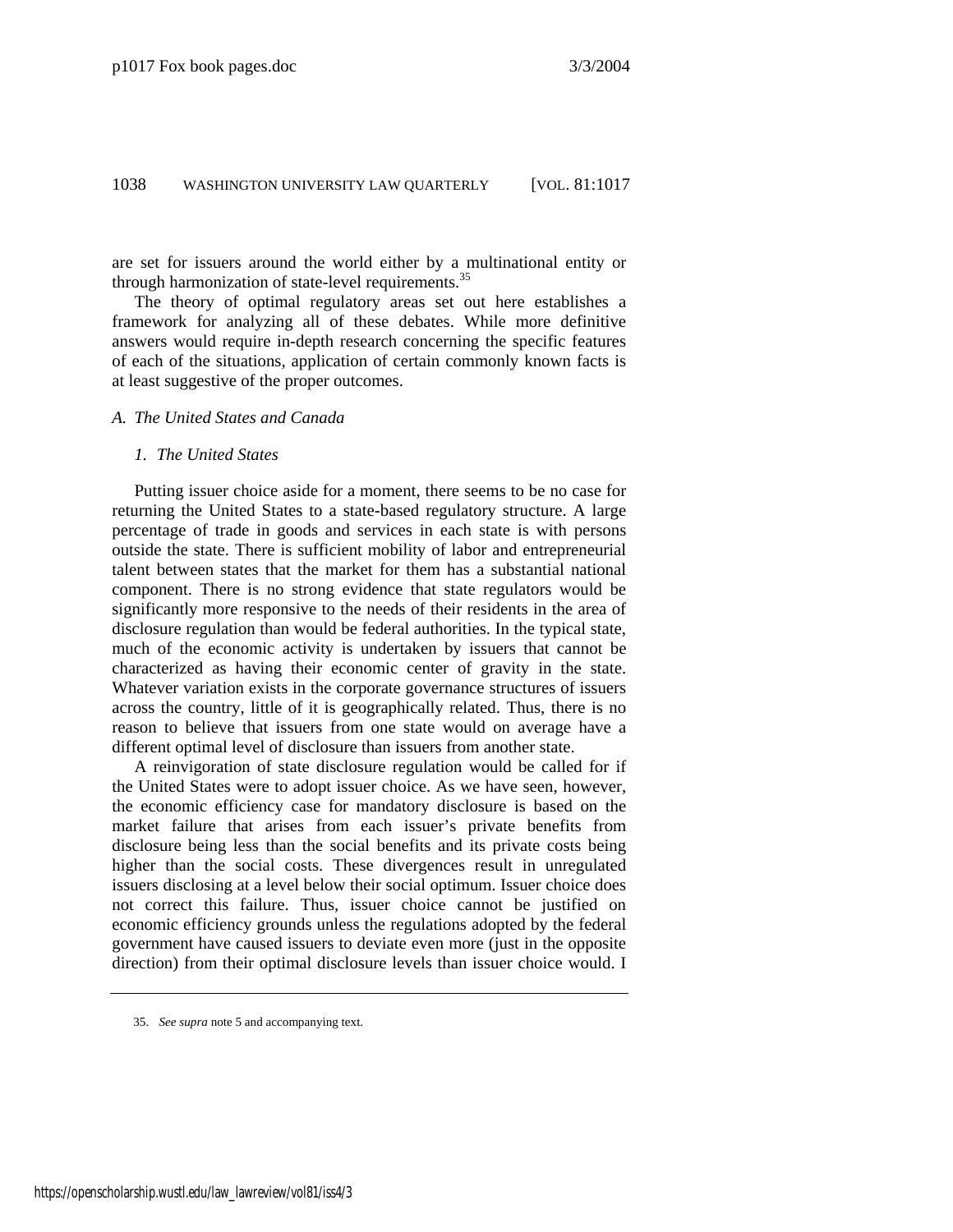have argued elsewhere that the proponents of issuer choice have not made a persuasive argument that this is the case.<sup>[36](#page-23-0)</sup>

# *2. Canada*

The economic efficiency case for Canada to be a single regulatory area is strong, though not as strong as for the United States. Quebec and the western provinces may be more economically separate and distinct in their corporate governance arrangements from the rest of the country than is the case with any of the regions of the United States. Still, the overall situation in Canada seems close to that of the United States. There is a great deal of trade between provinces and much mobility of labor and entrepreneurial talent across provincial lines. Many corporations have significant operations across the country or at least in multiple provinces. The federal government appears reasonably responsive and effective in its enforcement capabilities. Beyond the distinctive features of some issuers in Quebec and the western provinces, any corporate governance differences among the country's issuers do not appear to be highly correlated with geography.

A driving force behind reform is the inconvenience of the current regulatory structure whereby the provinces are the regulatory areas, and investor location and transaction location are used in part as rules of territorial tie. This can force issuers to comply with multiple disclosure regimes in order to participate in the national capital market. One solution to this problem is to move to a single large national regulatory area, as suggested here. Other solutions are to maintain the provinces as the regulatory areas but either to adopt issuer location as the sole rule of territorial tie or to adopt issuer choice.

Each of these alternative solutions would be as good as national regulation for eliminating the costly need to comply with multiple regimes. The theory of optimal regulatory areas developed here, however, suggests that national regulation is superior to provincial regulation with issuer location as the sole territorial tie. The other alternative, issuer choice, cannot correct the market failures that lead unregulated issuers to disclose at a level below what is socially optimal. As previously noted, issuer choice thus cannot be justified on economic efficiency grounds unless the regulations that can be expected to be adopted by the Canadian

<span id="page-23-0"></span> <sup>36.</sup> *Retaining Mandatory Disclosure*, *supra* note 6, at 1416-19.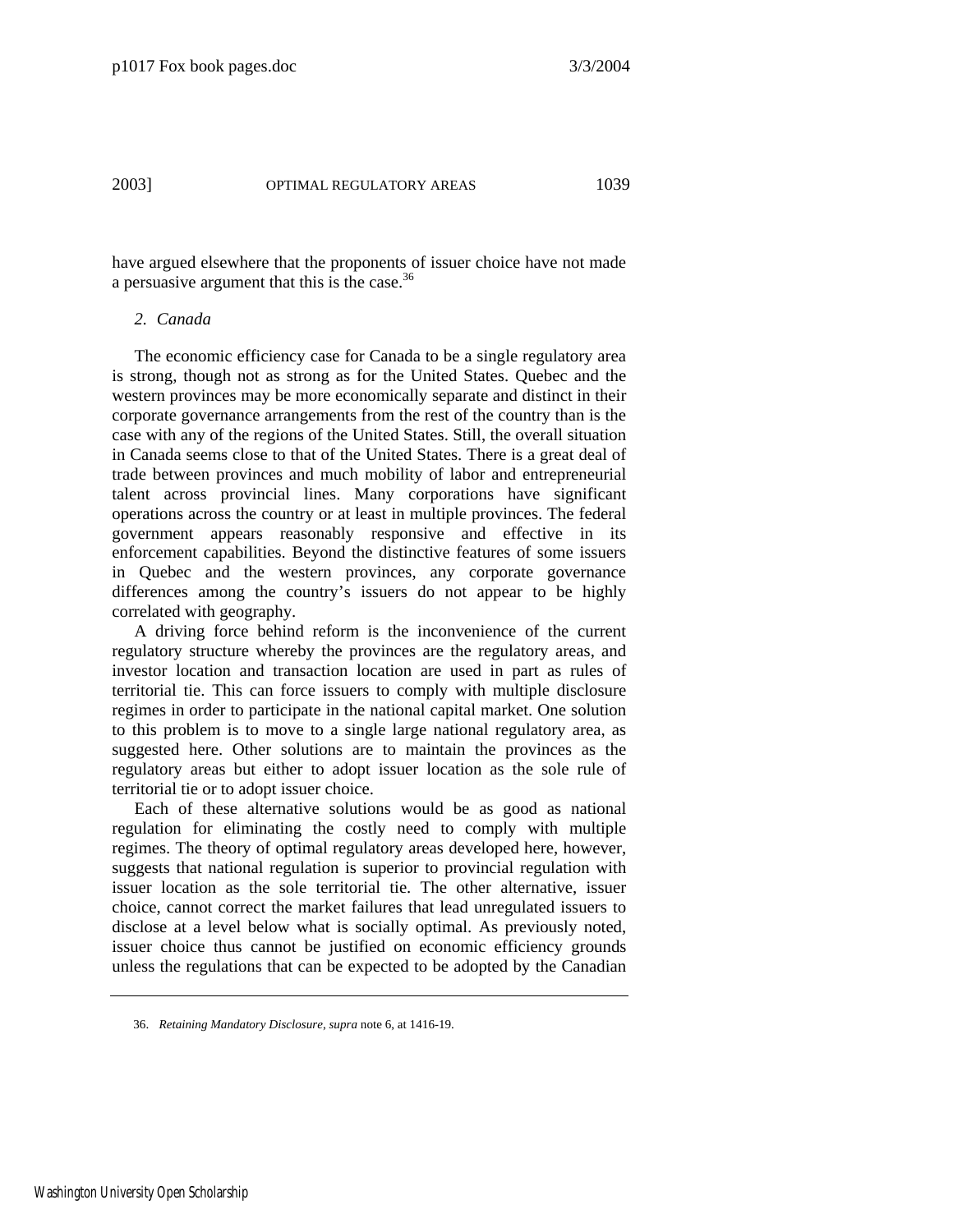federal government would cause issuers to deviate even more from their optimal disclosure levels than would issuer choice.

These potential problems with issuer choice are important to note. One possible route that reform could take would be to retain the provinces as the regulatory areas and to use issuer location to be the rule of territorial tie, but to equate an issuer's location with the issuer's place of incorporation rather than with its economic center of gravity. This sort of arrangement would establish a *de facto* regime of issuer choice. An issuer could choose for its place of incorporation or reincorporation the province that has the disclosure rules it most prefers and then go on to do business anywhere in Canada.

#### *3. A Single Combined Regulatory Area*

This discussion of the United States and Canada can be concluded with a provocative thought. A consideration of the five factors that need to be traded off in the construction of optimal disclosure areas suggests that perhaps the United States and Canada should be combined into a single regulatory area. The two economies are highly integrated with free trade and significant mobility of labor and entrepreneurial talent between the two. Their corporate governance systems are relatively similar. Establishing a responsive and effective regulatory entity might be difficult, but the closest substitute, harmonization of disclosure requirements, might be quite possible. Indeed, significant steps have already been taken in this regard. In 1991, the U.S. Securities and Exchange Commission (the "SEC") adopted rules and forms implementing the Canadian multijurisdictional disclosure system, under which substantial Canadian issuers could offer securities in the United States based primarily on their Canadian disclosure filings. $37$  The negotiations between the SEC and the various Canadian provincial securities commissioners leading up implementation of the system resulted in the major provinces adding requirements that resembled what was already required in the United States, suggesting a certain kind of harmonization.<sup>[38](#page-24-1)</sup>

<span id="page-24-0"></span> <sup>37.</sup> Multijurisdictional Disclosure and Modifications to the Current Registration and Reporting System for Canadian Issuers, Securities Act Release No. 33-6902, 49 SEC Docket 260 (June 21, 1991). The issuers are required, however, to provide a reconciliation between the published accounts and U.S. generally accepted accounting principles. They are subject to the U.S. liability system.

<span id="page-24-1"></span><sup>38</sup>*. See* EDWARD F. GREENE ET AL., U.S. REGULATION OF THE INTERNATIONAL SECURITIES AND DERIVATIVES MARKET § 8.01 n.1 (3d ed. 1996).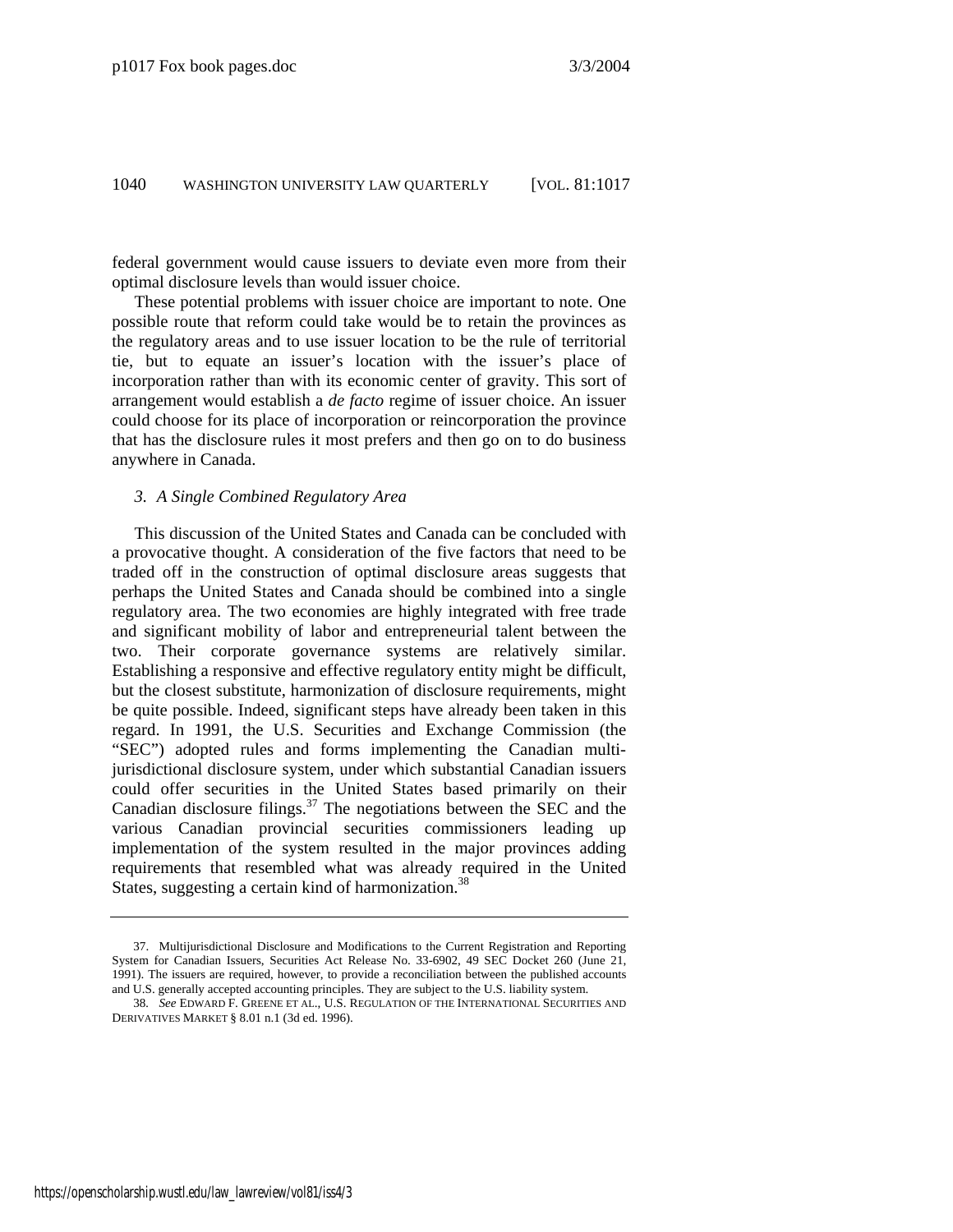# *B. Europe*

The countries of Europe are also currently deciding the extent to which the European Community, rather than its member states, should determine securities disclosure in Europe.<sup>39</sup> It is a close question whether there should be a single regulatory area encompassing the whole Community or multiple regulatory areas corresponding with the member states. While a much more detailed exploration is required to come to any definitive conclusions, several features of the situation stand out.

While the ambition of the Community is to have a highly integrated economy with large amounts of cross border trade and high mobility of labor and entrepreneurial talent, the reality may lag behind. Overall, the level of economic integration appears not to be as great as in the United States or Canada, particularly with respect to the portion of the Community's territory constituting the new members. On the other hand, there appears to be far more integration among the member states than among the regulatory areas in the ideal case discussed in Part III or even, as a general matter, between member states and countries outside the Community.

Compared to Canada or the United States, the European Community displays considerable more diversity in corporate governance arrangements. Thus, the U.K.'s market-centered corporate governance looks quite different than Germany's bank-centered one. Italy, with its domination by family companies and relatively low protections for minority shareholders, looks quite different from either of the other two.

The Community-level governmental institutions, with the continuing large role played by member states and the central bureaucracy, may be substantially less responsive to the needs of its residents than most of member states' governments, whose top officials are chosen pursuant to direct democratic elections.

In sum, there are no simple answers to the question of the optimal regulatory area or areas for Europe. The underlying level of economic integration provides substantial arguments for a single regulatory area. The level of trade is sufficiently high to cause the kind of information externalities that would result in a significant downward bias in the level of disclosure that a member state is likely to require of its issuers. There is also enough labor and entrepreneurial talent mobility to reduce the incentives of member state governments to try to get the regulations right.

<span id="page-25-0"></span>39. *See supra* note 1 and accompanying text.